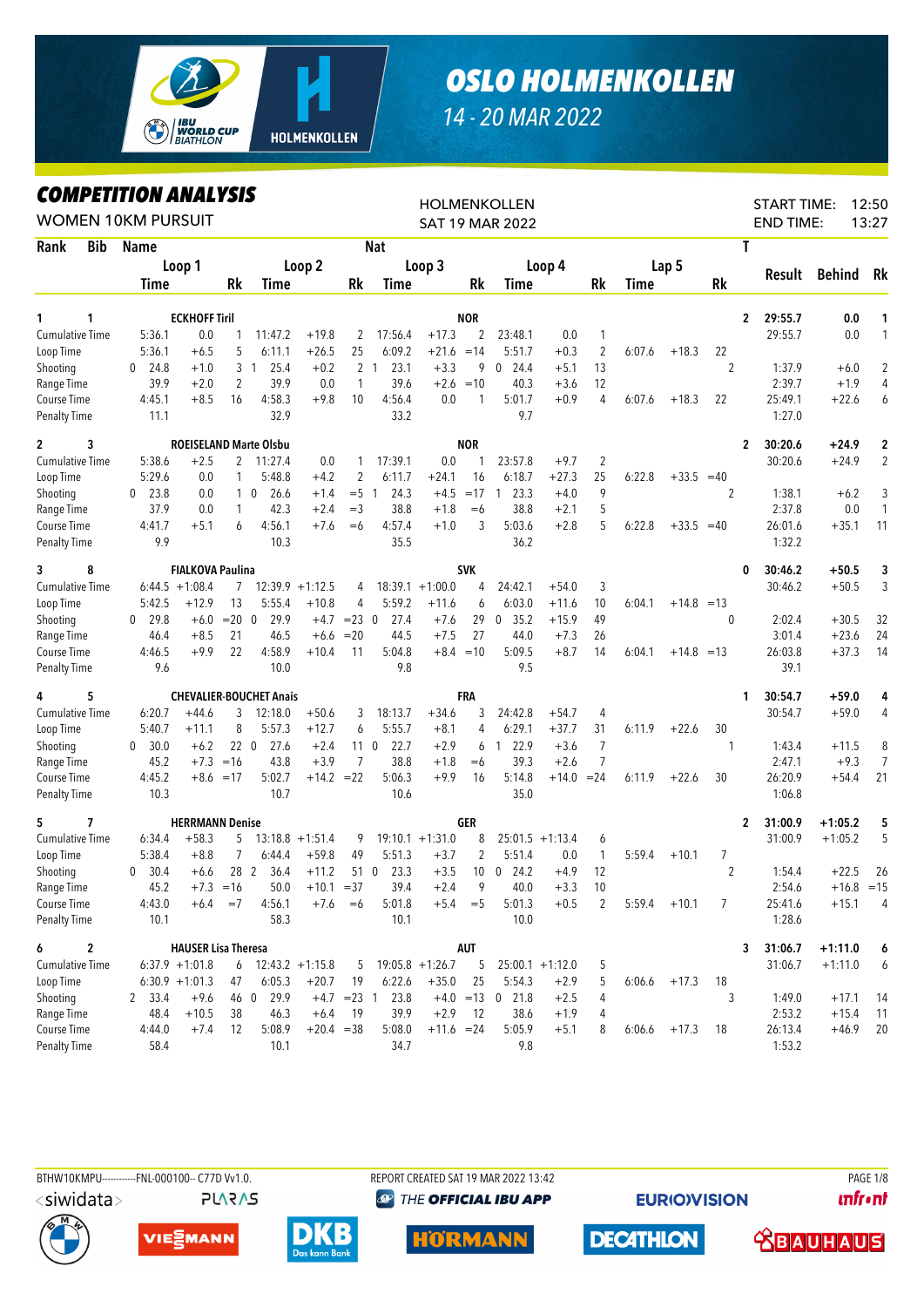| <b>Bib</b><br>Rank                  | <b>Name</b>           |                              |                              |                                   |                               |                       | <b>Nat</b>           |                               |                   |                               |                    |                 |        |         | T                  |                    |                           |          |
|-------------------------------------|-----------------------|------------------------------|------------------------------|-----------------------------------|-------------------------------|-----------------------|----------------------|-------------------------------|-------------------|-------------------------------|--------------------|-----------------|--------|---------|--------------------|--------------------|---------------------------|----------|
|                                     |                       | Loop 1                       |                              |                                   | Loop 2                        |                       |                      | Loop 3                        |                   |                               | Loop 4             |                 |        | Lap 5   |                    |                    |                           |          |
|                                     | Time                  |                              | Rk                           | Time                              |                               | Rk                    | Time                 |                               | Rk                | Time                          |                    | Rk              | Time   |         | Rk                 | Result             | <b>Behind</b>             | Rk       |
|                                     |                       |                              |                              |                                   |                               |                       |                      |                               |                   |                               |                    |                 |        |         |                    |                    |                           |          |
| 7<br>4                              |                       | <b>DAVIDOVA Marketa</b>      |                              |                                   |                               |                       |                      | $+1:29.5$                     | <b>CZE</b>        |                               | $25:08.3 + 1:20.2$ |                 |        |         | 3                  | 31:15.4            | $+1:19.7$                 | 7<br>7   |
| <b>Cumulative Time</b><br>Loop Time | 6:26.5<br>6:06.5      | $+50.4$<br>+36.9             | 4<br>29                      | 6:21.1                            | $12:47.6 + 1:20.2$<br>$+36.5$ | 6<br>34               | 19:08.6<br>6:21.0    | $+33.4$                       | 7<br>23           | 5:59.7                        | $+8.3$             | 7<br>8          | 6:07.1 | $+17.8$ | 20                 | 31:15.4            | $+1:19.7$                 |          |
| Shooting                            | 32.9<br>1             | $+9.1$                       | 42                           | 30.8<br>-1                        | $+5.6$                        | 25                    | 27.9<br>$\mathbf{1}$ | $+8.1$                        | 33                | 28.7<br>0                     | $+9.4$             | 32              |        |         | 3                  | 2:00.4             | $+28.5$                   | 30       |
| Range Time                          | 44.8                  | $+6.9$                       | $=11$                        | 46.1                              | $+6.2$                        | $=17$                 | 43.4                 | $+6.4$                        | 23                | 44.5                          | $+7.8$             | 29              |        |         |                    | 2:58.8             | $+21.0$                   | 19       |
| Course Time                         | 4:47.8                | $+11.2$                      | 28                           | 5:00.9                            | $+12.4$                       | 17                    | 5:03.5               | $+7.1$                        | $\overline{7}$    | 5:05.4                        | $+4.6$             | $\overline{7}$  | 6:07.1 | $+17.8$ | 20                 | 26:04.7            | $+38.2$                   | 15       |
| <b>Penalty Time</b>                 | 33.8                  |                              |                              | 34.0                              |                               |                       | 34.1                 |                               |                   | 9.8                           |                    |                 |        |         |                    | 1:51.8             |                           |          |
| 17<br>8                             |                       | <b>OEBERG Elvira</b>         |                              |                                   |                               |                       |                      |                               | <b>SWE</b>        |                               |                    |                 |        |         | 2                  | 31:25.4            | $+1:29.7$                 | 8        |
| <b>Cumulative Time</b>              |                       | $7:02.7 +1:26.6$             | 10                           | 13:19.4                           | $+1:52.0$                     | 11                    | 19:37.5              | $+1:58.4$                     | 11                |                               | $25:32.6 + 1:44.5$ | 10              |        |         |                    | 31:25.4            | $+1:29.7$                 | 8        |
| Loop Time                           | 5:31.7                | $+2.1$                       | 2                            | 6:16.7                            | $+32.1$                       | 30                    | 6:18.1               | $+30.5$                       | 21                | 5:55.1                        | $+3.7$             | 6               | 5:52.8 | $+3.5$  | 3                  |                    |                           |          |
| Shooting<br>Range Time              | $0$ 28.1<br>45.2      | $+4.3$<br>$+7.3$             | $13-1$<br>$=16$              | 29.7<br>45.8                      | $+4.5$<br>$+5.9$              | $=20$<br>13           | 24.0<br>1<br>41.3    | $+4.2$<br>$+4.3$              | 16<br>$=14$       | 24.0<br>$\mathbf 0$<br>41.1   | +4.7<br>$+4.4$     | 11<br>13        |        |         | $\overline{2}$     | 1:45.8<br>2:53.4   | $+13.9$<br>$+15.6$        | 10<br>13 |
| Course Time                         | 4:36.6                | 0.0                          | 1                            | 4:56.5                            | $+8.0$                        | 9                     | 5:01.6               | $+5.2$                        | 4                 | 5:04.4                        | $+3.6$             | 6               | 5:52.8 | $+3.5$  | 3                  | 25:31.9            | $+5.4$                    | 3        |
| <b>Penalty Time</b>                 | 9.9                   |                              |                              | 34.3                              |                               |                       | 35.2                 |                               |                   | 9.6                           |                    |                 |        |         |                    | 1:29.2             |                           |          |
| 9<br>9                              |                       | <b>HILDEBRAND Franziska</b>  |                              |                                   |                               |                       |                      |                               | GER               |                               |                    |                 |        |         | 0                  | 31:30.0            | $+1:34.3$                 | 9        |
| <b>Cumulative Time</b>              |                       | $6:59.6 + 1:23.5$            | 9                            | 12:59.4                           | $+1:32.0$                     | 8                     | 19:07.8              | $+1:28.7$                     | 6                 | 25:12.5                       | $+1:24.4$          | 8               |        |         |                    | 31:30.0            | $+1:34.3$                 | 9        |
| Loop Time                           | 5:51.6                | $+22.0$                      | 22                           | 5:59.8                            | $+15.2$                       | 9                     | 6:08.4               | $+20.8$                       | 13                | 6:04.7                        | $+13.3$            | 14              | 6:17.5 | $+28.2$ | 33                 |                    |                           |          |
| Shooting                            | 29.8<br>0             | $+6.0$                       | $=20$                        | $\overline{0}$<br>27.2            | $+2.0$                        | $=7$ 0                | 27.0                 | $+7.2$                        | $=25$             | 27.2<br>0                     | $+7.9$             | 28              |        |         | $\mathbf{0}$       | 1:51.4             | $+19.5 = 20$              |          |
| Range Time                          | 47.6<br>4:54.3        | $+9.7$<br>$+17.7$            | $=26$<br>$=42$               | 46.0<br>5:03.9                    | $+6.1$<br>$+15.4 = 27$        | $=15$                 | 44.0<br>5:13.9       | $+7.0$<br>$+17.5$             | 24<br>36          | 44.4<br>5:10.2                | $+7.7$<br>$+9.4$   | $= 27$<br>$=16$ | 6:17.5 | $+28.2$ | 33                 | 3:02.0<br>26:39.8  | $+24.2$<br>$+1:13.3 = 29$ | 25       |
| Course Time<br><b>Penalty Time</b>  | 9.7                   |                              |                              | 9.8                               |                               |                       | 10.4                 |                               |                   | 10.0                          |                    |                 |        |         |                    | 40.1               |                           |          |
| 45<br>10                            |                       | <b>PREUSS Franziska</b>      |                              |                                   |                               |                       |                      |                               | <b>GER</b>        |                               |                    |                 |        |         | 0                  | 31:32.9            | $+1:37.2$                 | 10       |
| <b>Cumulative Time</b>              |                       | $8:07.3 +2:31.2$             | 27                           |                                   | $13:51.9 + 2:24.5$            | 19                    |                      | $19:39.5 + 2:00.4$            | 12                |                               | $25:32.0 +1:43.9$  | 9               |        |         |                    | 31:32.9            | $+1:37.2$                 | 10       |
| Loop Time                           | 5:32.3                | $+2.7$                       | 3                            | 5:44.6                            | 0.0                           | 1                     | 5:47.6               | 0.0                           | 1                 | 5:52.5                        | $+1.1$             | 3               | 6:00.9 | $+11.6$ | 11                 |                    |                           |          |
| Shooting                            | $0$ 27.1              | $+3.3$                       | 12 <sub>0</sub>              | 29.1                              | $+3.9$                        | $=17$ 0               | 23.9                 | $+4.1$                        | 15                | 24.8<br>0                     | $+5.5$             | 14              |        |         | 0                  | 1:45.0             | $+13.1$                   | 9        |
| Range Time                          | 43.0<br>4:39.0        | $+5.1$<br>$+2.4$             | 7<br>3                       | 46.5<br>4:48.5                    | $+6.6$<br>0.0                 | $=20$<br>$\mathbf{1}$ | 41.4<br>4:56.6       | $+4.4$<br>$+0.2$              | 16<br>2           | 41.5<br>5:01.5                | $+4.8$<br>$+0.7$   | 15<br>3         | 6:00.9 | $+11.6$ | 11                 | 2:52.4<br>25:26.5  | $+14.6$<br>0.0            | 9<br>1   |
| Course Time<br><b>Penalty Time</b>  | 10.2                  |                              |                              | 9.5                               |                               |                       | 9.5                  |                               |                   | 9.4                           |                    |                 |        |         |                    | 38.8               |                           |          |
| 26<br>11                            |                       |                              |                              | <b>TANDREVOLD Ingrid Landmark</b> |                               |                       |                      |                               | <b>NOR</b>        |                               |                    |                 |        |         | 1                  | 32:01.7            | $+2:06.0$                 | 11       |
| <b>Cumulative Time</b>              |                       | $7:37.0 + 2:00.9$            | 15                           |                                   | $13:35.5 + 2:08.1$            | 14                    |                      | $19:58.2 + 2:19.1$            | 15                | 26:01.9                       | $+2:13.8$          | 12              |        |         |                    | 32:01.7            | $+2:06.0$                 | 11       |
| Loop Time                           | 5:42.0                | $+12.4$                      | 11                           | 5:58.5                            | $+13.9$                       | 8                     | 6:22.7               | $+35.1$                       | 26                | 6:03.7                        | $+12.3$            | 12              | 5:59.8 | $+10.5$ | $= 8$              |                    |                           |          |
| Shooting                            | 29.4<br>0             | $+5.6$                       |                              | 16 <sub>0</sub><br>31.6           | $+6.4$                        | $33-1$                | 29.2                 |                               | $+9.4 = 36$       | 25.6<br>$\mathbf 0$           | $+6.3$             | 18              |        |         | 1                  | 1:56.0             | $+24.1$                   | 28       |
| Range Time                          | 46.9                  | $+9.0$                       | 23                           | 49.3                              | $+9.4$                        | $= 31$                | 46.7                 | $+9.7 = 36$                   |                   | 42.9                          | $+6.2$             | $= 22$          |        |         |                    | 3:05.8             | $+28.0$                   | 29       |
| Course Time                         | 4:46.0                | $+9.4$                       | 20                           | 4:59.9<br>9.3                     | $+11.4$                       | 13                    | 5:01.8               | $+5.4$                        | $=$ 5             | 5:11.1                        | $+10.3$            | 18              | 5:59.8 | $+10.5$ | $=8$               | 25:58.6            | $+32.1$                   | 9        |
| <b>Penalty Time</b>                 | 9.0                   |                              |                              |                                   |                               |                       | 34.2                 |                               |                   | 9.6                           |                    |                 |        |         |                    | 1:02.2             |                           |          |
| 12<br>6                             |                       | JISLOVA Jessica              |                              |                                   |                               |                       |                      |                               | <b>CZE</b><br>9   |                               |                    |                 |        |         | $\mathbf{2}$       | 32:07.8<br>32:07.8 | $+2:12.1$<br>$+2:12.1$    | 12       |
| Cumulative Time<br>Loop Time        | 6:17.8                | $7:11.8 + 1:35.7$<br>$+48.2$ | 12<br>36                     | 6:07.3                            | $13:19.1 + 1:51.7$<br>$+22.7$ | 10<br>22              | 5:58.8               | $19:17.9 + 1:38.8$<br>$+11.2$ | 5                 | $25:58.8 + 2:10.7$<br>6:40.9  | $+49.5$            | 11<br>35        | 6:09.0 | $+19.7$ | 24                 |                    |                           | -12      |
| Shooting                            | $1 \quad 30.6$        |                              | $+6.8 = 30 \space 0$         | 28.3                              |                               | $+3.1 = 13$ 0         | 25.7                 | $+5.9$                        | 23                | $1\quad 25.8$                 | $+6.5$             | 19              |        |         | 2                  | 1:50.6             | $+18.7$                   | 16       |
| Range Time                          | 48.1                  | $+10.2 = 34$                 |                              | 46.8                              | $+6.9$                        | 22                    | 44.7                 | $+7.7 = 28$                   |                   | 44.4                          | $+7.7 = 27$        |                 |        |         |                    | 3:04.0             | $+26.2$                   | 27       |
| Course Time                         | 4:54.9                | $+18.3$                      | 46                           | 5:10.3                            | $+21.8$                       | 44                    | 5:04.0               | $+7.6$                        | 8                 | 5:21.6                        | $+20.8$            | 39              | 6:09.0 | $+19.7$ | 24                 | 26:39.8            | $+1:13.3 = 29$            |          |
| <b>Penalty Time</b>                 | 34.7                  |                              |                              | 10.2                              |                               |                       | 10.1                 |                               |                   | 34.8                          |                    |                 |        |         |                    | 1:29.9             |                           |          |
| 27<br>13                            |                       | <b>BRORSSON Mona</b>         |                              |                                   |                               |                       |                      |                               | SWE               |                               |                    |                 |        |         | 0                  | 32:20.0            | $+2:24.3$                 | - 13     |
| <b>Cumulative Time</b>              |                       | $7:37.9 +2:01.8$             | 16                           |                                   | $13:39.4 +2:12.0$             | 15                    |                      | $19:51.6 +2:12.5$             | 14                |                               | $26:02.4 +2:14.3$  | 13              |        |         |                    | 32:20.0            | $+2:24.3$                 | 13       |
| Loop Time<br>Shooting               | 5:40.9<br>$0$ 32.2    | $+11.3$<br>$+8.4$            | $=9$<br>40 0                 | 6:01.5<br>27.7                    | $+16.9$<br>$+2.5$             | 11<br>12 <sub>0</sub> | 6:12.2<br>27.0       | $+24.6$                       | 17<br>$+7.2 = 25$ | 6:10.8<br>$\mathbf 0$<br>25.9 | $+19.4$<br>$+6.6$  | 19<br>20        | 6:17.6 | $+28.3$ | 34<br>$\mathbf{0}$ | 1:52.9             | $+21.0$                   | 22       |
| Range Time                          | 47.0                  | $+9.1$                       | 24                           | 45.5                              |                               | $+5.6 = 11$           | 45.2                 | $+8.2$                        | 31                | 43.1                          | $+6.4$             | 24              |        |         |                    | 3:00.8             | $+23.0$                   | 23       |
| Course Time                         | 4:44.7                |                              | $+8.1 = 14$                  | 5:06.3                            | $+17.8$                       | 31                    | 5:17.1               | $+20.7$                       | 43                | 5:18.4                        | $+17.6$            | 32              | 6:17.6 | $+28.3$ | 34                 | 26:44.1            | $+1:17.6 = 34$            |          |
| <b>Penalty Time</b>                 | 9.1                   |                              |                              | 9.7                               |                               |                       | 9.9                  |                               |                   | 9.2                           |                    |                 |        |         |                    | 38.0               |                           |          |
| 14<br>30                            |                       | <b>GASPARIN Elisa</b>        |                              |                                   |                               |                       |                      |                               | SUI               |                               |                    |                 |        |         | 0                  | 32:21.1            | $+2:25.4$                 | - 14     |
| <b>Cumulative Time</b>              |                       | $7:57.2 +2:21.1$             | 22                           |                                   | $13:51.0 + 2:23.6$            | 18                    |                      | $19:58.7 + 2:19.6$            | 16                | $26:08.0 + 2:19.9$            |                    | 14              |        |         |                    | 32:21.1            | $+2:25.4$                 | - 14     |
| Loop Time                           | 5:47.2                | $+17.6$                      | 17                           | 5:53.8<br>27.2                    | $+9.2$<br>$+2.0$              | 3<br>$=7$ 0           | 6:07.7<br>22.3       | $+20.1$<br>$+2.5$             | 11                | 6:09.3<br>$0$ 23.2            | $+17.9$<br>$+3.9$  | 18              | 6:13.1 | $+23.8$ | 31<br>$\mathbf 0$  | 1:43.3             |                           |          |
| Shooting<br>Range Time              | $0\quad 30.3$<br>44.8 |                              | $+6.5 = 26$ 0<br>$+6.9 = 11$ | 43.3                              | $+3.4$                        | 5                     | 39.3                 | $+2.3$                        | 5<br>8            | 39.6                          | $+2.9$             | 8<br>8          |        |         |                    | 2:47.0             | $+11.4$<br>$+9.2$         | 7<br>6   |
| Course Time                         | 4:52.5                | $+15.9$                      | 39                           | 5:00.6                            | $+12.1$                       | 15                    | 5:18.2               | $+21.8$                       | 46                | 5:19.7                        | $+18.9$            | 34              | 6:13.1 | $+23.8$ | 31                 | 26:44.1            | $+1:17.6 = 34$            |          |
| <b>Penalty Time</b>                 | 9.9                   |                              |                              | 9.9                               |                               |                       | 10.2                 |                               |                   | 9.9                           |                    |                 |        |         |                    | 40.1               |                           |          |

BTHW10KMPU-----------FNL-000100-- C77D Vv1.0. <siwidata>

**PLARAS** 





REPORT CREATED SAT 19 MAR 2022 13:42 <sup><sup>9</sup> THE OFFICIAL IBU APP</sup>

**HÖRMANN** 

**DECATHLON** 

**EURIOVISION** 



**PAGE 2/8**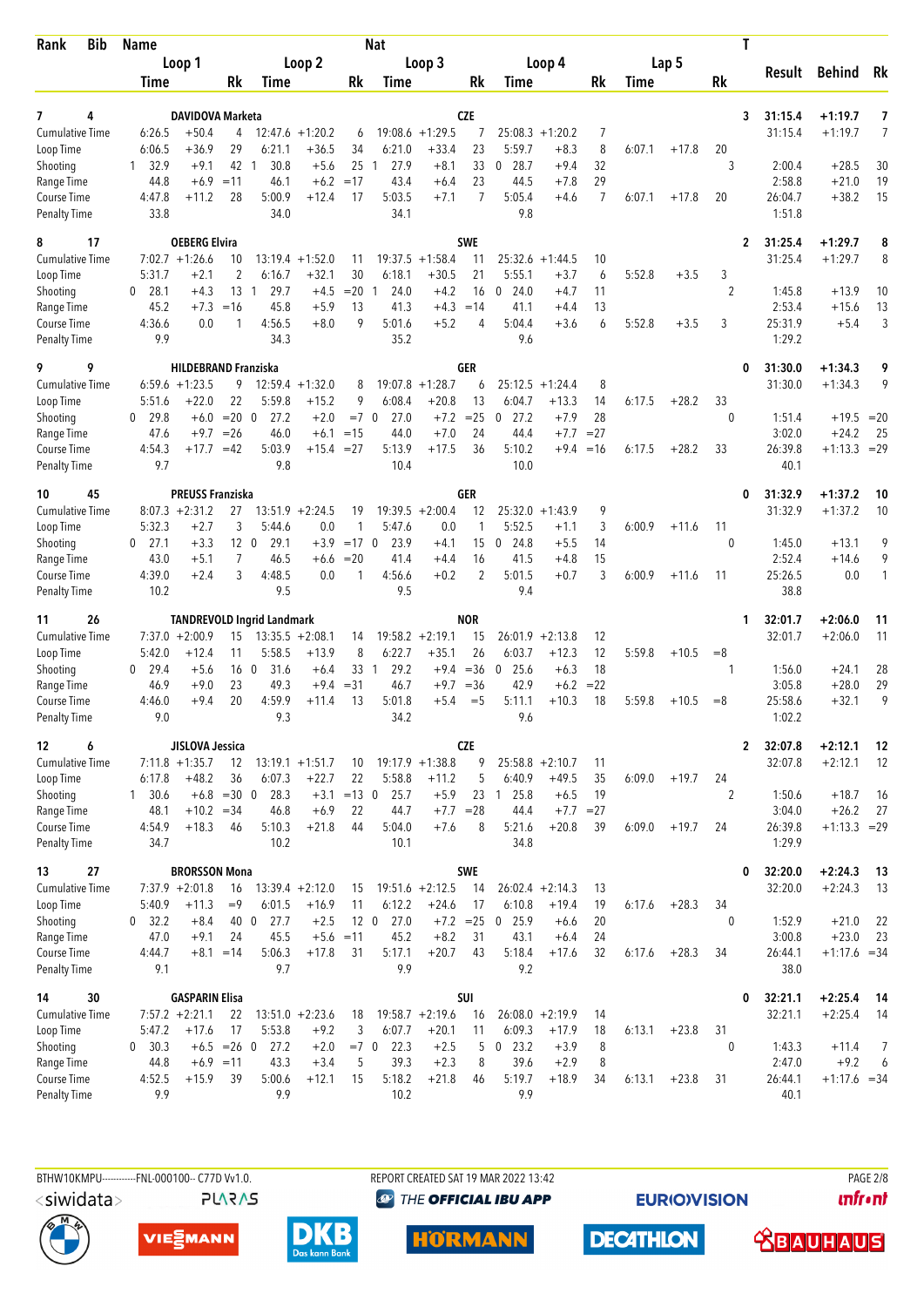| Bib<br>Rank                         | <b>Name</b>                    |                                   |                          |                                |                               |                | <b>Nat</b>         |                               |              |                      |                              |             |        |              |                     | T                       |                    |                |
|-------------------------------------|--------------------------------|-----------------------------------|--------------------------|--------------------------------|-------------------------------|----------------|--------------------|-------------------------------|--------------|----------------------|------------------------------|-------------|--------|--------------|---------------------|-------------------------|--------------------|----------------|
|                                     |                                | Loop 1                            |                          |                                | Loop 2                        |                |                    | Loop 3                        |              |                      | Loop 4                       |             |        | Lap 5        |                     | Result                  | <b>Behind</b>      | Rk             |
|                                     | Time                           |                                   | Rk                       | Time                           |                               | Rk             | Time               |                               | Rk           | Time                 |                              | Rk          | Time   |              | Rk                  |                         |                    |                |
| 23<br>15                            |                                | <b>PERSSON Linn</b>               |                          |                                |                               |                |                    |                               | <b>SWE</b>   |                      |                              |             |        |              |                     | 3<br>32:29.0            | $+2:33.3$          | 15             |
| <b>Cumulative Time</b>              |                                | $8:13.4 +2:37.3$                  | 29                       | 14:09.0                        | $+2:41.6$                     | 20             | 20:33.9            | $+2:54.8$                     | 22           | 26:37.4              | $+2:49.3$                    | 18          |        |              |                     | 32:29.0                 | $+2:33.3$          | 15             |
| Loop Time                           | 6:28.4                         | $+58.8$                           | $=42$                    | 5:55.6                         | $+11.0$                       | 5              | 6:24.9             | $+37.3$                       | 29           | 6:03.5               | $+12.1$                      | 11          | 5:51.6 | $+2.3$       | 2                   |                         |                    |                |
| Shooting                            | 28.7<br>2                      | $+4.9$                            | 14                       | $\mathbf{0}$<br>28.6           | $+3.4$                        | 16             | 24.9<br>-1         | $+5.1$                        | 21           | 28.4<br>0            | $+9.1$                       | 31          |        |              | 3                   | 1:50.7                  | $+18.8 = 17$       |                |
| Range Time<br><b>Course Time</b>    | 47.4<br>4:45.2                 | $+9.5$<br>$+8.6$                  | 25<br>$=17$              | 45.5<br>5:00.7                 | $+5.6$<br>$+12.2$             | $=11$<br>16    | 42.7<br>5:06.6     | $+5.7$<br>$+10.2$             | 21<br>18     | 39.0<br>5:14.8       | $+2.3$<br>$+14.0$            | 6<br>$= 24$ | 5:51.6 | $+2.3$       | 2                   | 2:54.6<br>25:58.9       | $+16.8$<br>$+32.4$ | $=15$<br>10    |
| <b>Penalty Time</b>                 | 55.7                           |                                   |                          | 9.3                            |                               |                | 35.6               |                               |              | 9.6                  |                              |             |        |              |                     | 1:50.3                  |                    |                |
| 12<br>16                            |                                | <b>HETTICH Janina</b>             |                          |                                |                               |                |                    |                               | <b>GER</b>   |                      |                              |             |        |              |                     | 32:31.8<br>3            | $+2:36.1$          | 16             |
| <b>Cumulative Time</b>              | 6:57.3                         | $+1:21.2$                         | 8                        |                                | $12:58.7 + 1:31.3$            | 7              | 19:29.0            | $+1:49.9$                     | 10           | 26:22.9              | $+2:34.8$                    | 15          |        |              |                     | 32:31.8                 | $+2:36.1$          | 16             |
| Loop Time                           | 5:43.3                         | $+13.7$                           | 14                       | 6:01.4                         | $+16.8$                       | 10             | 6:30.3             | $+42.7$                       | 35           | 6:53.9               | $+1:02.5$                    | 44          | 6:08.9 | $+19.6$      | 23                  |                         |                    |                |
| Shooting<br>Range Time              | $\mathbf{0}$<br>29.0<br>44.9   | $+5.2$<br>$+7.0$                  | 15 <sub>0</sub><br>$=13$ | 32.2<br>49.0                   | $+7.0$<br>$+9.1$              | 35<br>30       | 23.8<br>-1<br>40.6 | $+4.0$<br>$+3.6$              | $=13$<br>13  | 2<br>25.3<br>41.8    | +6.0<br>$+5.1$               | 17<br>$=17$ |        |              | 3                   | 1:50.5<br>2:56.3        | $+18.6$<br>$+18.5$ | 15<br>17       |
| <b>Course Time</b>                  | 4:48.0                         | $+11.4$                           | 29                       | 5:02.3                         | $+13.8$                       | $=19$          | 5:14.0             | $+17.6$                       | 37           | 5:12.6               | $+11.8$                      | 21          | 6:08.9 | $+19.6$      | 23                  | 26:25.8                 | $+59.3$            | 23             |
| <b>Penalty Time</b>                 | 10.3                           |                                   |                          | 10.0                           |                               |                | 35.7               |                               |              | 59.5                 |                              |             |        |              |                     | 1:55.7                  |                    |                |
| 18<br>17                            |                                | <b>HAECKI Lena</b>                |                          |                                |                               |                |                    |                               | SUI          |                      |                              |             |        |              |                     | 32:35.1                 | $+2:39.4$          | 17             |
| <b>Cumulative Time</b>              |                                | $8:04.6 + 2:28.5$                 | 25                       | 14:15.4                        | $+2:48.0$                     | 23             |                    | $20:08.4 +2:29.3$             | 18           | 26:32.1              | $+2:44.0$                    | 17          |        |              |                     | 32:35.1                 | $+2:39.4$          | 17             |
| Loop Time<br>Shooting               | 26.7<br>2                      | $6:29.6 +1:00.0$<br>$+2.9$        | 45<br>9                  | 6:10.8<br>26.6<br>$\mathbf{1}$ | $+26.2$<br>$+1.4$             | 24<br>$=5$ 0   | 5:53.0<br>22.2     | $+5.4$<br>$+2.4$              | 3<br>4       | 6:23.7<br>23.9<br>1  | $+32.3$<br>$+4.6$            | 28<br>10    | 6:03.0 | $+13.7$      | 12<br>4             | 1:39.5                  | $+7.6$             | 4              |
| Range Time                          | 43.4                           | $+5.5$                            | 8                        | 44.7                           | $+4.8$                        | 8              | 38.5               | $+1.5$                        | 4            | 40.2                 | $+3.5$                       | 11          |        |              |                     | 2:46.8                  | $+9.0$             | 5              |
| Course Time                         | 4:47.5                         | $+10.9$                           | 26                       | 4:52.5                         | $+4.0$                        | 2              | 5:04.8             | $+8.4 = 10$                   |              | 5:08.4               | +7.6                         | 11          | 6:03.0 | $+13.7$      | 12                  | 25:56.2                 | $+29.7$            | 8              |
| <b>Penalty Time</b>                 | 58.6                           |                                   |                          | 33.6                           |                               |                | 9.7                |                               |              | 35.1                 |                              |             |        |              |                     | 2:17.1                  |                    |                |
| 25<br>18                            |                                | <b>FIALKOVA Ivona</b>             |                          |                                |                               |                |                    |                               | <b>SVK</b>   |                      |                              |             |        |              |                     | 32:36.4<br>$\mathbf{2}$ | $+2:40.7$          | 18             |
| <b>Cumulative Time</b>              |                                | $7:40.3 + 2:04.2$                 | 17                       |                                | $13:43.5 + 2:16.1$            | 16             |                    | $19:45.2 + 2:06.1$            | 13           |                      | $26:42.2 + 2:54.1$           | 20          |        |              |                     | 32:36.4                 | $+2:40.7$          | 18             |
| Loop Time<br>Shooting               | 5:49.3<br>$0\quad 26.4$        | $+19.7$<br>$+2.6$                 | 19<br>$=6$ 0             | 6:03.2<br>34.1                 | $+18.6$<br>$+8.9$             | 14<br>41 0     | 6:01.7<br>27.6     | $+14.1$<br>$+7.8$             | 8<br>30      | 6:57.0<br>2, 27.1    | $+1:05.6$<br>$+7.8$          | 45<br>$=26$ | 5:54.2 | $+4.9$       | 5<br>$\overline{2}$ | 1:55.4                  | $+23.5$            | 27             |
| Range Time                          | 47.6                           | $+9.7$                            | $=26$                    | 50.0                           | $+10.1$                       | $=37$          | 44.4               | $+7.4$                        | 26           | 45.1                 | $+8.4$                       | 32          |        |              |                     | 3:07.1                  | $+29.3$            | 30             |
| Course Time                         | 4:52.3                         | $+15.7$                           | 38                       | 5:03.4                         | $+14.9$                       | 26             | 5:07.3             | $+10.9$                       | 21           | 5:12.4               | $+11.6$                      | 20          | 5:54.2 | $+4.9$       | 5                   | 26:09.6                 | $+43.1$            | 18             |
| <b>Penalty Time</b>                 | 9.3                            |                                   |                          | 9.8                            |                               |                | 9.9                |                               |              | 59.5                 |                              |             |        |              |                     | 1:28.7                  |                    |                |
| 14<br>19                            |                                | <b>VOIGT Vanessa</b>              |                          |                                |                               |                |                    |                               | GER          |                      |                              |             |        |              |                     | 32:47.6<br>3            | $+2:51.9$          | 19             |
| Cumulative Time                     |                                | $7:06.7 +1:30.6$                  | 11                       |                                | $13:32.2 + 2:04.8$            | 12<br>40       |                    | $20:05.6 +2:26.5$             | 17<br>40     |                      | $26:40.9 + 2:52.8$           | 19          |        |              |                     | 32:47.6                 | $+2:51.9$          | 19             |
| Loop Time<br>Shooting               | 5:45.7<br>45.4<br>$\mathbf{0}$ | $+16.1$<br>$+21.6$                | 15<br>55                 | 6:25.5<br>32.5<br>$\mathbf{1}$ | $+40.9$<br>$+7.3$             | 37 1           | 6:33.4<br>35.0     | $+45.8$<br>$+15.2$            | 54           | 6:35.3<br>32.2<br>-1 | $+43.9$<br>$+12.9$           | 33<br>45    | 6:06.7 | $+17.4$      | 19<br>3             | 2:25.2                  | $+53.3$            | 51             |
| Range Time                          | 52.8                           | $+14.9$                           | 51                       | 51.3                           | $+11.4$                       | 42             | 51.3               | $+14.3$                       | 52           | 48.5                 | $+11.8$                      | 42          |        |              |                     | 3:23.9                  | $+46.1$            | 49             |
| <b>Course Time</b>                  | 4:43.0                         | $+6.4$                            | $=7$                     | 4:59.2                         | $+10.7$                       | 12             | 5:08.0             | $+11.6 = 24$                  |              | 5:12.3               | +11.5                        | 19          | 6:06.7 | $+17.4$      | 19                  | 26:09.2                 | $+42.7$            | 17             |
| <b>Penalty Time</b>                 | 9.8                            |                                   |                          | 34.9                           |                               |                | 34.0               |                               |              | 34.4                 |                              |             |        |              |                     | 1:53.3                  |                    |                |
| 20<br>20                            |                                | <b>ZDOUC Dunja</b>                |                          |                                |                               |                |                    |                               | AUT          |                      |                              |             |        |              |                     | 32:50.7<br>$\mathbf{2}$ | $+2:55.0$          | 20             |
| Cumulative Time<br>Loop Time        | 5:35.1                         | $7:14.1 + 1:38.0$<br>$+5.5$       | 13<br>4                  | 6:33.2                         | $13:47.3 + 2:19.9$<br>$+48.6$ | 17<br>42       | 6:26.3             | $20:13.6 +2:34.5$<br>$+38.7$  | 19<br>32     | 6:17.7               | $26:31.3 +2:43.2$<br>$+26.3$ | 16<br>24    | 6:19.4 | $+30.1 = 35$ |                     | 32:50.7                 | $+2:55.0$          | 20             |
| Shooting                            | $0\quad 26.2$                  | $+2.4$                            | $=4$ 1                   | 34.9                           |                               | $+9.7 = 43$ 1  | 22.9               | $+3.1$                        | 8            | $0$ 22.0             | $+2.7$                       | 5           |        |              | 2                   | 1:46.1                  | $+14.2$            | 11             |
| Range Time                          | 42.1                           | $+4.2$                            | 6                        | 51.8                           | $+11.9 = 44$                  |                | 39.6               | $+2.6 = 10$                   |              | 39.8                 | $+3.1$                       | 9           |        |              |                     | 2:53.3                  | $+15.5$            | 12             |
| Course Time                         | 4:43.6                         |                                   | $+7.0 = 10$              | 5:07.6                         | $+19.1$                       | 34             | 5:12.7             | $+16.3$                       | 32           | 5:27.7               | $+26.9$                      | 48          | 6:19.4 | $+30.1 = 35$ |                     | 26:51.0                 | $+1:24.5$          | 37             |
| <b>Penalty Time</b>                 | 9.3                            |                                   |                          | 33.7                           |                               |                | 33.9               |                               |              | 10.1                 |                              |             |        |              |                     | 1:27.2                  |                    |                |
| 42<br>21                            |                                |                                   |                          | <b>BRAISAZ-BOUCHET Justine</b> |                               |                |                    |                               | <b>FRA</b>   |                      |                              |             |        |              |                     | 33:08.0<br>3            | $+3:12.3$          | -21            |
| Cumulative Time<br>Loop Time        | 6:28.4                         | $9:02.4 + 3:26.3$<br>$+58.8 = 42$ | 49                       | 6:21.2                         | $15:23.6 + 3:56.2$<br>$+36.6$ | 46<br>35       | 6:01.3             | $21:24.9 + 3:45.8$<br>$+13.7$ | 37<br>7      | 5:53.8               | $27:18.7 + 3:30.6$<br>$+2.4$ | 27<br>4     | 5:49.3 | 0.0          | $\mathbf{1}$        | 33:08.0                 | $+3:12.3$          | 21             |
| Shooting                            | 2 36.6                         | $+12.8$                           | 52 1                     | 35.0                           | $+9.8$                        | $=45$ 0        | 30.9               | $+11.1$                       | 47           | 27.6<br>$\mathbf 0$  | $+8.3$                       | 29          |        |              | 3                   | 2:10.3                  | $+38.4$            | 44             |
| Range Time                          | 51.2                           | $+13.3$                           | 47                       | 52.4                           | $+12.5 = 48$                  |                | 47.8               | $+10.8$                       | $=44$        | 42.0                 |                              | $+5.3 = 19$ |        |              |                     | 3:13.4                  | $+35.6$            | 35             |
| Course Time                         | 4:39.2                         | $+2.6$                            | 4                        | 4:56.4                         | $+7.9$                        | 8              | 5:04.4             | $+8.0$                        | 9            | 5:00.8               | 0.0                          | 1           | 5:49.3 | 0.0          | 1                   | 25:30.1                 | $+3.6$             | 2              |
| <b>Penalty Time</b>                 | 58.0                           |                                   |                          | 32.3                           |                               |                | 9.1                |                               |              | 11.0                 |                              |             |        |              |                     | 1:50.5                  |                    |                |
| 36<br>22                            |                                | <b>SIMON Julia</b>                |                          |                                |                               |                |                    |                               | <b>FRA</b>   |                      |                              |             |        |              |                     | 33:13.9<br>3            | $+3:18.2$          | 22             |
| <b>Cumulative Time</b><br>Loop Time | 5:37.7                         | $8:01.7 +2:25.6$<br>$+8.1$        | 23<br>6                  | 6:11.4                         | $14:13.1 + 2:45.7$<br>$+26.8$ | 22<br>26       | 6:20.3             | $20:33.4 +2:54.3$<br>$+32.7$  | 21<br>22     | 6:29.0               | $27:02.4 +3:14.3$<br>$+37.6$ | 21<br>30    | 6:11.5 | $+22.2$      | 29                  | 33:13.9                 | $+3:18.2$          | 22             |
| Shooting                            | $0$ 26.2                       | $+2.4$                            | $=4 \; 1$                | 25.6                           | $+0.4$                        |                | 3 1 19.8           | 0.0                           |              | $1 \t1 \t20.0$       | $+0.7$                       | 2           |        |              | 3                   | 1:31.9                  | 0.0                | $\mathbf{1}$   |
| Range Time                          | 42.0                           | $+4.1$                            | $=4$                     | 42.3                           | $+2.4$                        | $=$ 3          | 37.0               | 0.0                           | $\mathbf{1}$ | 37.5                 | $+0.8$                       | 3           |        |              |                     | 2:38.8                  | $+1.0$             | $\overline{2}$ |
| Course Time                         | 4:45.4                         | $+8.8$                            | 19                       | 4:53.7                         | $+5.2$                        | $\overline{4}$ | 5:07.5             | $+11.1$                       | 22           | 5:14.5               | $+13.7$                      | 22          | 6:11.5 | $+22.2$      | 29                  | 26:12.6                 | $+46.1$            | -19            |
| <b>Penalty Time</b>                 | 10.2                           |                                   |                          | 35.3                           |                               |                | 35.7               |                               |              | 37.0                 |                              |             |        |              |                     | 1:58.4                  |                    |                |

<siwidata>

**PLARAS** 

BTHW10KMPU-----------FNL-000100-- C77D W1.0. REPORT CREATED SAT 19 MAR 2022 13:42 PAGE 3/8 <sup><sup>9</sup> THE OFFICIAL IBU APP</sup>

**EURIOVISION** 

*<u><u>Infront</u>*</u>









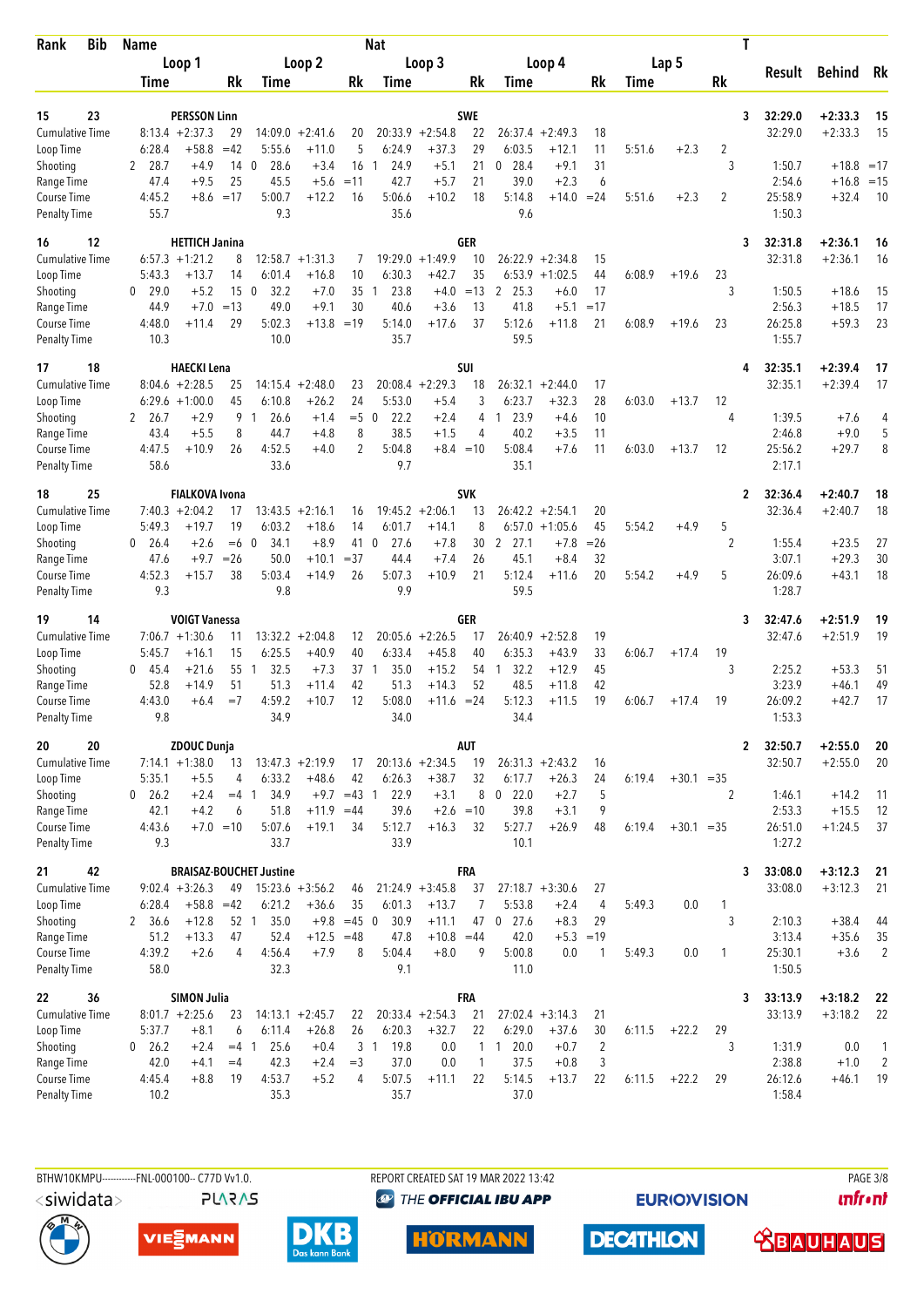| <b>Bib</b><br>Rank                  | <b>Name</b>                            |                                   |                              |                                  | <b>Nat</b>                     |                                        |             |                             |                      |                      |        |              | T              |                    |                        |          |
|-------------------------------------|----------------------------------------|-----------------------------------|------------------------------|----------------------------------|--------------------------------|----------------------------------------|-------------|-----------------------------|----------------------|----------------------|--------|--------------|----------------|--------------------|------------------------|----------|
|                                     | Loop 1                                 |                                   | Loop 2                       |                                  |                                | Loop 3                                 |             |                             | Loop 4               |                      |        | Lap 5        |                | Result             | <b>Behind</b>          | Rk       |
|                                     | Time                                   | <b>Rk</b>                         | Time                         | Rk                               | Time                           |                                        | Rk          | Time                        |                      | Rk                   | Time   |              | Rk             |                    |                        |          |
| 37<br>23                            |                                        | <b>BESCOND Anais</b>              |                              |                                  |                                |                                        | FRA         |                             |                      |                      |        |              | $\overline{2}$ | 33:14.1            | $+3:18.4$              | 23       |
| <b>Cumulative Time</b>              | $9:01.6 + 3:25.5$                      | 47                                | $15:04.2 + 3:36.8$           | 43                               |                                | $21:10.0 + 3:30.9$                     | 31          | 27:15.4                     | $+3:27.3$            | 26                   |        |              |                | 33:14.1            | $+3:18.4$              | 23       |
| Loop Time                           | $6:37.6 +1:08.0$                       | 50                                | 6:02.6                       | $+18.0$<br>12                    | 6:05.8                         | $+18.2$                                | 10          | 6:05.4                      | $+14.0$              | 15                   | 5:58.7 | $+9.4$       | 6              |                    |                        |          |
| Shooting                            | 2<br>31.1                              | $=36$<br>$+7.3$                   | 30.9<br>$\mathbf{0}$         | 26<br>$+5.7$                     | 33.1<br>$\mathbf 0$            | $+13.3$                                | 51          | 31.9<br>0                   | $+12.6$              | 44                   |        |              | 2              | 2:07.1             | $+35.2 = 37$           |          |
| Range Time<br><b>Course Time</b>    | 48.0<br>4:50.3                         | $= 31$<br>$+10.1$<br>$+13.7 = 32$ | 48.6<br>5:04.4               | 29<br>$+8.7$<br>29<br>$+15.9$    | 50.3<br>5:05.9                 | $+13.3$<br>$+9.5 = 14$                 | 51          | 47.6<br>5:07.5              | $+10.9$<br>$+6.7$    | 37<br>10             | 5:58.7 | $+9.4$       | 6              | 3:14.5<br>26:06.8  | $+36.7$<br>$+40.3$     | 39<br>16 |
| <b>Penalty Time</b>                 | 59.3                                   |                                   | 9.5                          |                                  | 9.5                            |                                        |             | 10.2                        |                      |                      |        |              |                | 1:28.6             |                        |          |
| 31<br>24                            |                                        | <b>VOBORNIKOVA Tereza</b>         |                              |                                  |                                |                                        | <b>CZE</b>  |                             |                      |                      |        |              | 1              | 33:16.8            | $+3:21.1$              | 24       |
| <b>Cumulative Time</b>              | $8:06.3 +2:30.2$                       | 26                                | $14:15.6 + 2:48.2$           | 24                               |                                | $20:48.4 + 3:09.3$                     | 25          | 27:10.3                     | $+3:22.2$            | 23                   |        |              |                | 33:16.8            | $+3:21.1$              | 24       |
| Loop Time                           | 5:51.3                                 | 21<br>$+21.7$                     | 6:09.3<br>$\overline{0}$     | $+24.7$<br>23<br>52              | 6:32.8                         | $+45.2$                                | 39          | 6:21.9                      | $+30.5$              | 26                   | 6:06.5 | $+17.2$      | 17             |                    |                        |          |
| Shooting<br>Range Time              | 0<br>29.7<br>46.1                      | $=18$<br>$+5.9$<br>$+8.2$<br>20   | 36.5<br>49.7                 | $+11.3$<br>$= 34$<br>$+9.8$      | 30.1<br>$\overline{1}$<br>47.6 | $+10.3$<br>$+10.6$                     | $=40$<br>43 | 36.8<br>0<br>52.1           | $+17.5$<br>$+15.4$   | $= 50$<br>52         |        |              | 1              | 2:13.2<br>3:15.5   | $+41.3$<br>$+37.7$     | 46<br>43 |
| Course Time                         | 4:55.1                                 | $+18.5$<br>48                     | 5:09.9                       | $+21.4$<br>42                    | 5:09.9                         | $+13.5$                                | 29          | 5:20.0                      | $+19.2$              | 36                   | 6:06.5 | $+17.2$      | 17             | 26:41.4            | $+1:14.9$              | 32       |
| <b>Penalty Time</b>                 | 10.1                                   |                                   | 9.7                          |                                  | 35.2                           |                                        |             | 9.7                         |                      |                      |        |              |                | 1:04.8             |                        |          |
| 25<br>11                            |                                        | VITTOZZI Lisa                     |                              |                                  |                                |                                        | IΤΑ         |                             |                      |                      |        |              | 5              | 33:19.0            | $+3:23.3$              | 25       |
| <b>Cumulative Time</b><br>Loop Time | $8:37.0 + 3:00.9$<br>$7:24.0 + 1:54.4$ | 38<br>57                          | 14:41.5<br>6:04.5            | $+3:14.1$<br>30<br>15<br>$+19.9$ | 21:02.7<br>6:21.2              | $+3:23.6$<br>$+33.6$                   | 28<br>24    | 27:11.8<br>6:09.1           | $+3:23.7$<br>$+17.7$ | 24<br>17             | 6:07.2 | $+17.9$      | 21             | 33:19.0            | $+3:23.3$              | 25       |
| Shooting                            | 31.0<br>4                              | 35<br>$+7.2$                      | 31.5<br>0                    | $+6.3$<br>$=30$ 1                | 24.8                           | $+5.0$                                 | 20          | 26.3<br>0                   | $+7.0$               | 21                   |        |              | 5              | 1:53.8             | $+21.9$                | 25       |
| Range Time                          | 49.9                                   | $+12.0$<br>44                     | 47.1                         | $+7.2$<br>$= 23$                 | 41.3                           | $+4.3$                                 | $=14$       | 41.6                        | $+4.9$               | 16                   |        |              |                | 2:59.9             | $+22.1$                | 21       |
| Course Time                         | 4:49.6                                 | $+13.0$<br>31                     | 5:07.0                       | $+18.5$<br>32                    | 5:06.5                         | $+10.1$                                | 17          | 5:17.9                      | $+17.1$              | 30                   | 6:07.2 | $+17.9$      | 21             | 26:28.2            | $+1:01.7$              | 25       |
| <b>Penalty Time</b>                 | 1:44.5                                 |                                   | 10.3                         |                                  | 33.4                           |                                        |             | 9.5                         |                      |                      |        |              |                | 2:37.8             |                        |          |
| 38<br>26                            |                                        | <b>COMOLA Samuela</b>             |                              |                                  |                                |                                        | IΤΑ         |                             |                      |                      |        |              | 1              | 33:23.5            | $+3:27.8$              | 26       |
| <b>Cumulative Time</b><br>Loop Time | $8:13.1 + 2:37.0$<br>5:48.1            | 28<br>18<br>$+18.5$               | $14:19.2 + 2:51.8$<br>6:06.1 | $= 25$<br>$+21.5$<br>20          | 6:02.0                         | $20:21.2 +2:42.1$<br>$+14.4$           | 20<br>9     | 27:04.1<br>6:42.9           | $+3:16.0$<br>$+51.5$ | 22<br>37             | 6:19.4 | $+30.1 = 35$ |                | 33:23.5            | $+3:27.8$              | 26       |
| Shooting                            | 30.2<br>0                              | $= 24 \ 0$<br>$+6.4$              | 35.6                         | 47 0<br>$+10.4$                  | 31.4                           | $+11.6$                                | 48          | 29.7<br>-1                  | $+10.4$              | 36                   |        |              | 1              | 2:07.1             | $+35.2 = 37$           |          |
| Range Time                          | 47.7                                   | $+9.8$<br>$=29$                   | 50.4                         | $+10.5$<br>$=40$                 | 47.4                           | $+10.4$                                | 40          | 48.6                        | $+11.9$              | 43                   |        |              |                | 3:14.1             | $+36.3 = 37$           |          |
| Course Time<br><b>Penalty Time</b>  | 4:50.3<br>10.1                         | $+13.7 = 32$                      | 5:03.9<br>11.8               | $+15.4 = 27$                     | 5:05.3<br>9.2                  | $+8.9$                                 | 12          | 5:20.7<br>33.6              | $+19.9$              | 38                   | 6:19.4 | $+30.1 = 35$ |                | 26:39.6<br>1:04.9  | $+1:13.1$              | 28       |
| 43<br>27                            |                                        | <b>LUNDER Emma</b>                |                              |                                  |                                |                                        | CAN         |                             |                      |                      |        |              | 2              | 33:28.2            | $+3:32.5$              | 27       |
| Cumulative Time                     | $8:52.0 + 3:15.9$                      | 45                                | $14:57.1 + 3:29.7$           | 39                               |                                | $21:20.2 +3:41.1$                      | 35          | $27:24.1 + 3:36.0$          |                      | 30                   |        |              |                | 33:28.2            | $+3:32.5$              | 27       |
| Loop Time                           | 6:17.0                                 | 35<br>$+47.4$                     | 6:05.1                       | $+20.5$<br>$=17$                 | 6:23.1                         | $+35.5$                                | 27          | 6:03.9                      | $+12.5$              | 13                   | 6:04.1 | $+14.8 = 13$ |                |                    |                        |          |
| Shooting                            | 30.1<br>1                              | 230<br>$+6.3$                     | 29.1                         | $+3.9$<br>$=17$ 1                | 21.5                           | $+1.7$                                 | 3           | 20.6<br>0                   | $+1.3$               | $\mathfrak{Z}$       |        |              | $\overline{2}$ | 1:41.4             | $+9.5$                 | 6        |
| Range Time<br><b>Course Time</b>    | 46.8<br>4:55.0                         | 22<br>$+8.9$<br>$+18.4$<br>47     | 46.0<br>5:09.0               | $+6.1$<br>$=15$<br>$+20.5$<br>40 | 38.7<br>5:08.1                 | $+1.7$<br>$+11.7$                      | 5<br>26     | 37.0<br>5:17.1              | $+0.3$<br>$+16.3$    | $\overline{2}$<br>29 | 6:04.1 | $+14.8 = 13$ |                | 2:48.5<br>26:33.3  | $+10.7$<br>$+1:06.8$   | 8<br>26  |
| <b>Penalty Time</b>                 | 35.1                                   |                                   | 10.0                         |                                  | 36.2                           |                                        |             | 9.8                         |                      |                      |        |              |                | 1:31.2             |                        |          |
| 15<br>28                            |                                        | FEMSTEINEVIK Ragnhild             |                              |                                  |                                |                                        | <b>NOR</b>  |                             |                      |                      |        |              | 6              | 33:31.0            | $+3:35.3$              | 28       |
| <b>Cumulative Time</b>              | $8:19.0 + 2:42.9$                      |                                   | 34 14:37.3 +3:09.9           | 29                               |                                | $21:35.2 +3:56.1$                      | 40          | $27:37.8 + 3:49.7$          |                      | 34                   |        |              |                | 33:31.0            | $+3:35.3$              | 28       |
| Loop Time                           | $6:53.0 + 1:23.4$                      | 53                                | 6:18.3                       | $+33.7$<br>32                    |                                | $6:57.9 +1:10.3$                       | 51          | 6:02.6                      | $+11.2$              | 9                    | 5:53.2 | $+3.9$       | 4              |                    |                        |          |
| Shooting<br>Range Time              | 3 56.6<br>48.0                         | $+32.8$<br>$+10.1$<br>$=31$       | 57 1 31.9<br>47.1            | 34 2<br>$+6.7$<br>$+7.2 = 23$    | 33.2<br>47.1                   | $+13.4$<br>$+10.1$                     | 39          | 52 0 26.7<br>43.4           | $+7.4$<br>$+6.7$     | 22<br>25             |        |              | 6              | 2:28.6<br>3:05.6   | $+56.7$<br>$+27.8$     | 52<br>28 |
| Course Time                         | 4:41.2                                 | $+4.6$<br>5                       | 4:55.9                       | 5<br>$+7.4$                      | 5:08.2                         | $+11.8$                                | 27          | 5:08.8                      | $+8.0$               | 12                   | 5:53.2 | $+3.9$       | 4              | 25:47.3            | $+20.8$                | 5        |
| <b>Penalty Time</b>                 | 1:23.7                                 |                                   | 35.2                         |                                  | 1:02.6                         |                                        |             | 10.3                        |                      |                      |        |              |                | 3:11.9             |                        |          |
| 29<br>13                            |                                        | <b>BENDIKA Baiba</b>              |                              |                                  |                                |                                        | LAT         |                             |                      |                      |        |              | 3              | 33:31.2            | $+3:35.5$              | 29       |
| <b>Cumulative Time</b><br>Loop Time | $7:16.8 + 1:40.7$<br>6:02.8            | 14<br>$+33.2$<br>28               | $13:33.1 + 2:05.7$<br>6:16.3 | 13<br>$+31.7$<br>29              |                                | $21:06.2 + 3:27.1$<br>$7:33.1 +1:45.5$ | 30<br>53    | $27:21.4 +3:33.3$<br>6:15.2 | $+23.8$              | 29<br>21             | 6:09.8 | $+20.5$      | 28             | 33:31.2            | $+3:35.5$              | 29       |
| Shooting                            | $0$ 26.4                               | $+2.6$<br>$=6$ 0                  | 28.3                         | $+3.1 = 13 \quad 3$              | 27.0                           | $+7.2 = 25$                            |             | $\mathbf 0$<br>25.0         | $+5.7$               | 16                   |        |              | 3              | 1:47.0             | $+15.1$                | 12       |
| Range Time                          | 44.5                                   | 9<br>$+6.6$                       | 46.1                         | $+6.2 = 17$                      | 45.6                           | $+8.6$                                 | 32          | 41.3                        | $+4.6$               | 14                   |        |              |                | 2:57.5             | $+19.7$                | 18       |
| Course Time                         | 5:08.3                                 | $+31.7$<br>57                     | 5:19.4                       | $+30.9 = 51$                     | 5:16.2                         | $+19.8 = 39$                           |             | 5:22.1                      | $+21.3$              | 40                   | 6:09.8 | $+20.5$      | 28             | 27:15.8            | $+1:49.3$              | 47       |
| <b>Penalty Time</b>                 | 9.9                                    |                                   | 10.8                         |                                  | 1:31.3                         |                                        |             | 11.8                        |                      |                      |        |              |                | 2:03.9             |                        |          |
| 39<br>30<br><b>Cumulative Time</b>  | $8:22.4 +2:46.3$                       | <b>OEBERG Hanna</b><br>36         | $14:54.6 + 3:27.2$           | 35                               |                                | $21:39.0 + 3:59.9$                     | SWE<br>42   | $27:35.4 + 3:47.3$          |                      | 33                   |        |              | 5              | 33:35.2<br>33:35.2 | $+3:39.5$<br>$+3:39.5$ | 30<br>30 |
| Loop Time                           | 5:56.4                                 | $+26.8$<br>24                     | 6:32.2                       | $+47.6$<br>41                    | 6:44.4                         | $+56.8$                                | 48          | 5:56.4                      | $+5.0$               | 7                    | 5:59.8 | $+10.5$      | $=8$           |                    |                        |          |
| Shooting                            | $1 \quad 30.8$                         | $+7.0$                            | 33 2 37.7                    | $+12.5$                          | 53 2<br>22.8                   | $+3.0$                                 | 7           | $0$ 19.3                    | 0.0                  | 1                    |        |              | 5              | 1:50.7             | $+18.8 = 17$           |          |
| Range Time                          | 41.1                                   | $+3.2$<br>3                       | 43.5                         | $+3.6$<br>6                      | 37.8                           | $+0.8$                                 | 2           | 36.7                        | 0.0                  | 1                    |        |              |                | 2:39.1             | $+1.3$                 | 3        |
| Course Time<br><b>Penalty Time</b>  | 4:43.1<br>32.1                         | $+6.5$<br>9                       | 4:53.0<br>55.7               | $+4.5$<br>3                      | 5:05.6<br>1:01.0               | $+9.2$                                 | 13          | 5:10.0<br>9.6               | $+9.2$               | 15                   | 5:59.8 | $+10.5$      | $= 8$          | 25:51.5<br>2:38.5  | $+25.0$                | 7        |
|                                     |                                        |                                   |                              |                                  |                                |                                        |             |                             |                      |                      |        |              |                |                    |                        |          |

BTHW10KMPU-----------FNL-000100-- C77D Vv1.0. <siwidata> **PLARAS**  REPORT CREATED SAT 19 MAR 2022 13:42 <sup><sup>9</sup> THE OFFICIAL IBU APP</sup>

**EURIOVISION** 

PAGE 4/8 *<u><u>Infront</u>*</u>







**HÖRMANN** 



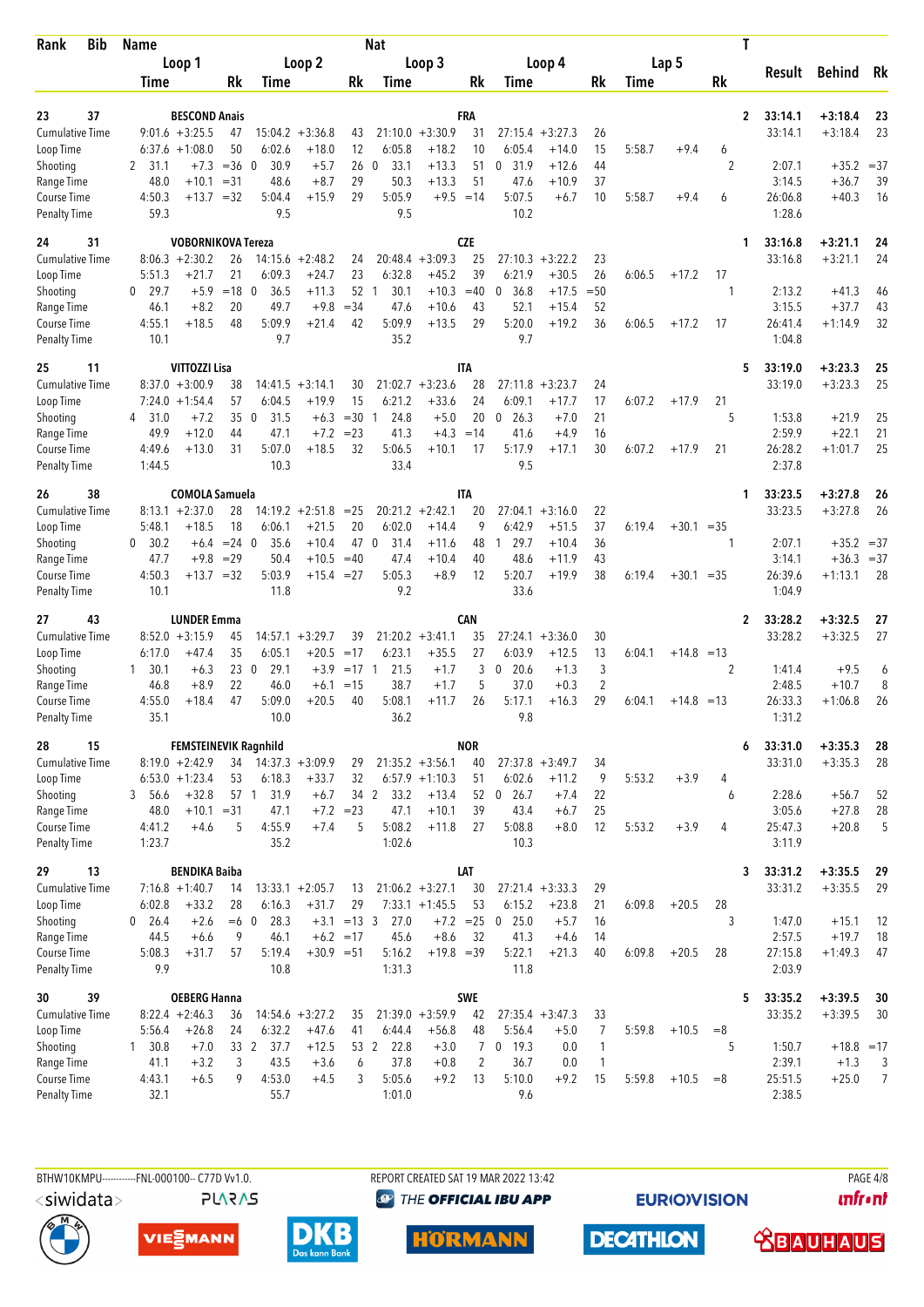| <b>Bib</b><br>Rank                        | <b>Name</b>              |                                     |              |                                |                               |                      | <b>Nat</b>           |                               |             |                                  |                              |          |             |              |                | T |                    |                        |          |
|-------------------------------------------|--------------------------|-------------------------------------|--------------|--------------------------------|-------------------------------|----------------------|----------------------|-------------------------------|-------------|----------------------------------|------------------------------|----------|-------------|--------------|----------------|---|--------------------|------------------------|----------|
|                                           |                          | Loop 1                              |              |                                | Loop 2                        |                      |                      | Loop 3                        |             |                                  | Loop 4                       |          |             | Lap 5        |                |   | Result             | <b>Behind</b>          | Rk       |
|                                           | Time                     |                                     | Rk           | <b>Time</b>                    |                               | Rk                   | Time                 |                               | Rk          | Time                             |                              | Rk       | <b>Time</b> |              | Rk             |   |                    |                        |          |
|                                           |                          |                                     |              |                                |                               |                      |                      |                               |             |                                  |                              |          |             |              |                |   |                    |                        |          |
| 55<br>31<br><b>Cumulative Time</b>        |                          | JEANMONNOT Lou<br>$8:59.6 + 3:23.5$ | 46           | 15:02.5                        | $+3:35.1$                     | 42                   | 21:10.8              | $+3:31.7$                     | FRA<br>32   | 27:19.6                          | $+3:31.5$                    | 28       |             |              |                | 0 | 33:35.6<br>33:35.6 | $+3:39.9$<br>$+3:39.9$ | 31<br>31 |
| Loop Time                                 | 5:49.6                   | $+20.0$                             | 20           | 6:02.9                         | $+18.3$                       | 13                   | 6:08.3               | $+20.7$                       | 12          | 6:08.8                           | $+17.4$                      | 16       | 6:16.0      | $+26.7$      | 32             |   |                    |                        |          |
| Shooting                                  | 29.5<br>0                | $+5.7$                              | 17           | 29.8<br>$\mathbf 0$            | $+4.6$                        | 22                   | $\mathbf{0}$<br>27.2 | $+7.4$                        | 28          | 27.0<br>0                        | $+7.7$                       | $= 24$   |             |              | $\theta$       |   | 1:53.7             | $+21.8$                | 24       |
| Range Time                                | 45.9                     | $+8.0$                              | 19           | 47.4                           | $+7.5$                        | $= 25$               | 45.0                 | $+8.0$                        | 30          | 42.0                             | $+5.3$                       | $=19$    |             |              |                |   | 3:00.3             | $+22.5$                | 22       |
| <b>Course Time</b><br><b>Penalty Time</b> | 4:54.3<br>9.3            | $+17.7$                             | $=42$        | 5:05.2<br>10.2                 | $+16.7$                       | 30                   | 5:13.4<br>9.8        | $+17.0$                       | 35          | 5:16.3<br>10.4                   | $+15.5$                      | 27       | 6:16.0      | $+26.7$      | 32             |   | 26:45.2<br>39.9    | $+1:18.7$              | 36       |
| 10<br>32                                  |                          | <b>CHEVALIER Chloe</b>              |              |                                |                               |                      |                      |                               | <b>FRA</b>  |                                  |                              |          |             |              |                | 5 | 33:36.5            | $+3:40.8$              | 32       |
| <b>Cumulative Time</b>                    |                          | $7:55.3 +2:19.2$                    | 20           |                                | $14:19.2 + 2:51.8$            | $= 25$               | 20:47.8              | $+3:08.7$                     | 24          | 27:31.7                          | $+3:43.6$                    | 32       |             |              |                |   | 33:36.5            | $+3:40.8$              | 32       |
| Loop Time                                 | 6:45.3<br>2 35.8         | $+1:15.7$<br>$+12.0$                | 52<br>49     | 6:23.9<br>31.4<br>$\mathbf{1}$ | $+39.3$<br>$+6.2$             | 38<br>29             | 6:28.6<br>29.8<br>-1 | $+41.0$<br>$+10.0$            | 33<br>38    | 6:43.9<br>29.0<br>$\overline{1}$ | $+52.5$<br>$+9.7$            | 38<br>33 | 6:04.8      | $+15.5$      | 15<br>5        |   | 2:06.1             | $+34.2$                | 35       |
| Shooting<br>Range Time                    | 53.6                     | $+15.7$                             | 55           | 49.4                           | $+9.5$                        | 33                   | 47.5                 | $+10.5$                       | $=41$       | 49.1                             | $+12.4$                      | 46       |             |              |                |   | 3:19.6             | $+41.8$                | 45       |
| Course Time                               | 4:52.0                   | $+15.4$                             | 37           | 5:01.0                         | $+12.5$                       | 18                   | 5:05.9               |                               | $+9.5 = 14$ | 5:19.9                           | $+19.1$                      | 35       | 6:04.8      | $+15.5$      | 15             |   | 26:23.6            | $+57.1$                | 22       |
| <b>Penalty Time</b>                       | 59.6                     |                                     |              | 33.4                           |                               |                      | 35.1                 |                               |             | 34.8                             |                              |          |             |              |                |   | 2:43.1             |                        |          |
| 33<br>40                                  |                          | <b>GASPARIN Aita</b>                |              |                                |                               |                      |                      |                               | SUI         |                                  |                              |          |             |              |                | 1 | 33:37.7            | $+3:42.0$              | 33<br>33 |
| <b>Cumulative Time</b><br>Loop Time       | 5:42.4                   | $8:14.4 + 2:38.3$<br>$+12.8$        | 30<br>12     | 14:21.1<br>6:06.7              | $+2:53.7$<br>$+22.1$          | 27<br>21             | 20:57.3<br>6:36.2    | $+3:18.2$<br>$+48.6$          | 27<br>42    | 27:14.4<br>6:17.1                | $+3:26.3$<br>$+25.7$         | 25<br>23 | 6:23.3      | $+34.0$      | 44             |   | 33:37.7            | $+3:42.0$              |          |
| Shooting                                  | 27.0<br>0                | $+3.2$                              | 11           | 29.3<br>$\mathbf 0$            | $+4.1$                        | 19                   | 24.4<br>-1           | $+4.6$                        | 19          | 27.1<br>0                        | $+7.8$                       | $=26$    |             |              | 1              |   | 1:48.0             | $+16.1$                | 13       |
| Range Time                                | 45.1                     | $+7.2$                              | 15           | 45.4                           | $+5.5$                        | 10                   | 41.5                 | $+4.5$                        | 17          | 42.0                             | $+5.3$                       | $=19$    |             |              |                |   | 2:54.0             | $+16.2$                | 14       |
| Course Time<br><b>Penalty Time</b>        | 4:47.2<br>10.0           | $+10.6$                             | 24           | 5:09.5<br>11.7                 | $+21.0$                       | 41                   | 5:17.7<br>36.9       | $+21.3$                       | 45          | 5:24.6<br>10.4                   | $+23.8$                      | $=44$    | 6:23.3      | $+34.0$      | 44             |   | 27:02.3<br>1:09.2  | $+1:35.8$              | 41       |
| 33<br>34                                  |                          | <b>TACHIZAKI Fuyuko</b>             |              |                                |                               |                      |                      |                               | <b>JPN</b>  |                                  |                              |          |             |              |                | 1 | 33:38.1            | $+3:42.4$              | 34       |
| <b>Cumulative Time</b>                    |                          | $8:16.7 + 2:40.6$                   | 32           |                                | $14:34.9 + 3:07.5$            | 28                   |                      | $21:12.0 +3:32.9$             | 33          | 27:29.0                          | $+3:40.9$                    | 31       |             |              |                |   | 33:38.1            | $+3:42.4$              | 34       |
| Loop Time                                 | 5:57.7                   | $+28.1$                             | 25           | 6:18.2                         | $+33.6$                       | 31                   | 6:37.1               | $+49.5$                       | 43          | 6:17.0                           | $+25.6$                      | 22       | 6:09.1      | $+19.8 = 25$ |                |   |                    |                        |          |
| Shooting                                  | 30.9<br>0                | $+7.1$                              | 34 0         | 36.0                           | $+10.8$                       | 50                   | 30.1<br>-1           | $+10.3$                       | $=40$       | 33.4<br>$\mathbf{0}$             | $+14.1$                      | 47       |             |              | 1              |   | 2:10.6             | $+38.7$                | 45       |
| Range Time<br><b>Course Time</b>          | 48.8<br>4:59.2           | $+10.9$<br>$+22.6$                  | $=39$<br>51  | 54.0<br>5:13.8                 | $+14.1$<br>$+25.3$            | 52<br>47             | 47.5<br>5:12.8       | $+10.5$<br>$+16.4$            | $=41$<br>33 | 50.1<br>5:16.7                   | $+13.4$<br>$+15.9$           | 48<br>28 | 6:09.1      | $+19.8$      | $=25$          |   | 3:20.4<br>26:51.6  | $+42.6$<br>$+1:25.1$   | 46<br>38 |
| <b>Penalty Time</b>                       | 9.7                      |                                     |              | 10.3                           |                               |                      | 36.7                 |                               |             | 10.2                             |                              |          |             |              |                |   | 1:07.1             |                        |          |
| 41<br>35                                  |                          | <b>OJA Regina</b>                   |              |                                |                               |                      |                      |                               | <b>EST</b>  |                                  |                              |          |             |              |                | 3 | 33:48.2            | $+3:52.5$              | 35       |
| Cumulative Time                           |                          | $9:02.8 + 3:26.7$<br>$+59.2$        | 50           | 15:00.3                        | $+3:32.9$                     | 40                   |                      | $21:30.7 + 3:51.6$            | 39<br>36    | 27:41.9                          | $+3:53.8$                    | 35       |             |              |                |   | 33:48.2            | $+3:52.5$              | 35       |
| Loop Time<br>Shooting                     | 6:28.8<br>2<br>26.4      | $+2.6$                              | 44<br>$=6$ 0 | 5:57.5<br>27.5                 | $+12.9$<br>$+2.3$             | 7<br>10 <sub>1</sub> | 6:30.4<br>24.3       | $+42.8$<br>$+4.5$             | $=17$       | 6:11.2<br>22.2<br>0              | $+19.8$<br>$+2.9$            | 20<br>6  | 6:06.3      | $+17.0$      | 16<br>3        |   | 1:40.6             | $+8.7$                 | 5        |
| Range Time                                | 44.6                     | $+6.7$                              | 10           | 45.1                           | $+5.2$                        | 9                    | 41.6                 | $+4.6$                        | 18          | 41.8                             | $+5.1$                       | $=17$    |             |              |                |   | 2:53.1             | $+15.3$                | 10       |
| <b>Course Time</b>                        | 4:46.4                   | $+9.8$                              | 21           | 5:02.6                         | $+14.1$                       | 21                   | 5:13.0               | $+16.6$                       | 34          | 5:19.2                           | $+18.4$                      | 33       | 6:06.3      | $+17.0$      | 16             |   | 26:27.5            | $+1:01.0$              | 24       |
| <b>Penalty Time</b>                       | 57.8                     |                                     |              | 9.7                            |                               |                      | 35.7                 |                               |             | 10.2                             |                              |          |             |              |                |   | 1:53.6             |                        |          |
| 22<br>36                                  |                          | <b>EDER Mari</b>                    |              |                                |                               |                      |                      |                               | FIN         |                                  |                              |          |             |              |                | 6 | 34:02.3            | $+4:06.6$              | 36       |
| <b>Cumulative Time</b>                    |                          | $7:51.3 +2:15.2$<br>$+38.7$         | 19           |                                | $14:41.9 + 3:14.5$            | 31                   |                      | $21:35.6 + 3:56.5$            | 41          | 6:26.5                           | $28:02.1 +4:14.0$            | 38       | 6:00.2      |              |                |   | 34:02.3            | $+4:06.6$              | 36       |
| Loop Time<br>Shooting                     | 6:08.3<br>$1 \quad 32.3$ | $+8.5$                              | 31<br>41 2   | 34.4                           | $6:50.6 +1:06.0$<br>$+9.2$    | 50<br>42 2           | 31.6                 | $6:53.7 +1:06.1$<br>$+11.8$   | 50          | 49 1 31.8                        | $+35.1$<br>$+12.5$           | 29<br>43 |             | $+10.9$      | 10<br>6        |   | 2:10.2             | $+38.3$                | 43       |
| Range Time                                | 48.8                     | $+10.9$                             | $=39$        | 50.4                           | $+10.5$                       | $=40$                | 47.0                 | $+10.0$                       | 38          | 46.6                             | $+9.9$                       | 34       |             |              |                |   | 3:12.8             | $+35.0$                | 34       |
| Course Time                               | 4:47.0                   | $+10.4$                             | 23           | 5:02.7                         | $+14.2 = 22$                  |                      | 5:06.8               | $+10.4$                       | 19          | 5:06.1                           | $+5.3$                       | 9        | 6:00.2      | $+10.9$      | 10             |   | 26:02.8            | $+36.3$                | 13       |
| <b>Penalty Time</b>                       | 32.4                     |                                     |              | 57.4                           |                               |                      | 59.8                 |                               |             | 33.8                             |                              |          |             |              |                |   | 3:03.6             |                        |          |
| 28<br>37                                  |                          | <b>BOTET Paula</b>                  |              |                                |                               |                      |                      |                               | FRA         |                                  |                              |          |             |              |                | 3 | 34:07.7            | $+4:12.0$              | 37       |
| <b>Cumulative Time</b>                    |                          | $8:21.8 + 2:45.7$                   | 35           |                                | $14:55.2 + 3:27.8$            | 36                   |                      | $21:04.4 + 3:25.3$            | 29          |                                  | $27:45.0 +3:56.9$            | 36       |             |              |                |   | 34:07.7            | $+4:12.0$              | 37       |
| Loop Time<br>Shooting                     | 6:21.8<br>1, 35.9        | $+52.2$<br>$+12.1$                  | 39<br>50 1   | 6:33.4<br>31.5                 | $+48.8$                       | 43<br>$+6.3 = 30.0$  | 6:09.2<br>28.9       | $+21.6 = 14$<br>$+9.1$        | 35          | 6:40.6<br>31.2<br>$\overline{1}$ | $+49.2$<br>$+11.9$           | 34<br>42 | 6:22.7      | $+33.4 = 38$ | 3              |   | 2:07.6             | $+35.7$                | 39       |
| Range Time                                | 52.6                     | $+14.7$                             | 50           | 47.8                           | $+7.9$                        | 27                   | 45.8                 | $+8.8$                        | 33          | 48.8                             | $+12.1$                      | 44       |             |              |                |   | 3:15.0             | $+37.2$                | 42       |
| Course Time                               | 4:54.5                   | $+17.9$                             | 44           | 5:08.3                         | $+19.8$                       | 36                   | 5:12.4               | $+16.0$                       | 31          | 5:14.7                           | $+13.9$                      | 23       | 6:22.7      | $+33.4 = 38$ |                |   | 26:52.6            | $+1:26.1$              | 39       |
| <b>Penalty Time</b>                       | 34.6                     |                                     |              | 37.3                           |                               |                      | 11.0                 |                               |             | 37.0                             |                              |          |             |              |                |   | 2:00.1             |                        |          |
| 32<br>38                                  |                          | LIE Lotte                           |              |                                |                               |                      |                      |                               | <b>BEL</b>  |                                  |                              |          |             |              |                | 2 | 34:08.2            | $+4:12.5$              | 38       |
| <b>Cumulative Time</b><br>Loop Time       | 6:21.5                   | $8:37.5 +3:01.4$<br>$+51.9$         | 39<br>38     | 6:04.6                         | $14:42.1 + 3:14.7$<br>$+20.0$ | 32<br>16             | 6:13.9               | $20:56.0 + 3:16.9$<br>$+26.3$ | 26<br>18    | 6:49.3                           | $27:45.3 +3:57.2$<br>$+57.9$ | 37       | 6:22.9      | $+33.6$      | 42             |   | 34:08.2            | $+4:12.5$              | 38       |
| Shooting                                  | $1 \quad 37.8$           | $+14.0$                             | 54 0         | 29.7                           | $+4.5$                        | $= 20 \ 0$           | 25.5                 | $+5.7$                        |             | 22 1 27.7                        | $+8.4$                       | 43<br>30 |             |              | $\overline{2}$ |   | 2:00.9             | $+29.0$                | 31       |
| Range Time                                | 52.2                     | $+14.3$                             | 49           | 47.4                           |                               | $+7.5 = 25$          | 43.1                 | $+6.1$                        | 22          | 45.7                             | $+9.0$                       | 33       |             |              |                |   | 3:08.4             | $+30.6$                | 32       |
| Course Time                               | 4:53.2                   | $+16.6$                             | 40           | 5:07.3                         | $+18.8$                       | 33                   | 5:20.0               | $+23.6$                       | 47          | 5:26.8                           | $+26.0$                      | 47       | 6:22.9      | $+33.6$      | 42             |   | 27:10.2            | $+1:43.7$              | 43       |
| <b>Penalty Time</b>                       | 36.0                     |                                     |              | 9.9                            |                               |                      | 10.7                 |                               |             | 36.8                             |                              |          |             |              |                |   | 1:33.6             |                        |          |

<siwidata>

**PLARAS** 

BTHW10KMPU-----------FNL-000100-- C77D W1.0. REPORT CREATED SAT 19 MAR 2022 13:42 PAGE 5/8 <sup><sup>9</sup> THE OFFICIAL IBU APP</sup>

**EURIOVISION** 

**DECATHLON** 

*<u><u>Infront</u>*</u>







**HÖRMANN** 

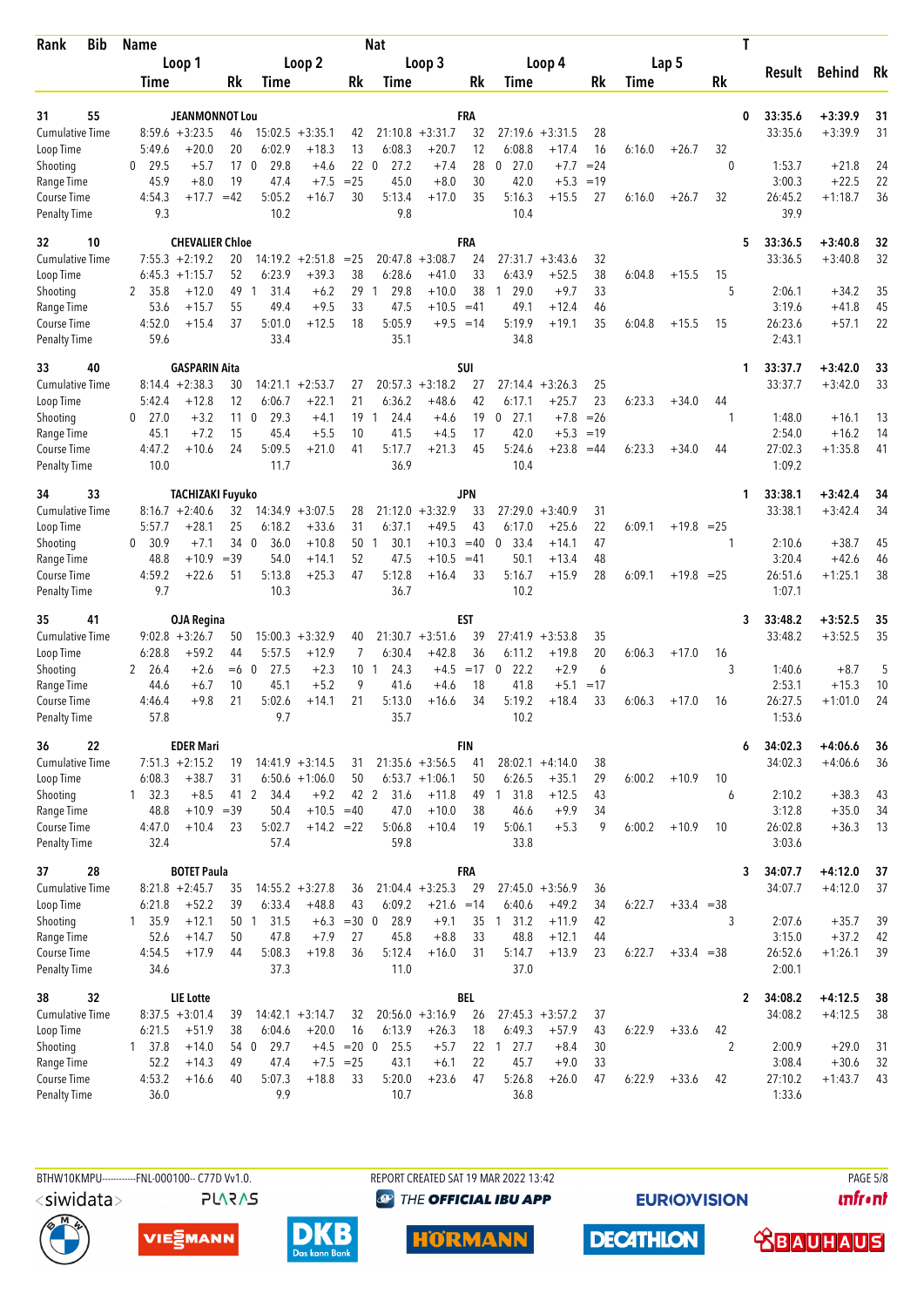| Bib<br>Rank                         | <b>Name</b>            |                                       |                 |                                   |                               |                                | <b>Nat</b>                   |                               |                     |                              |                                       |             |        |              |         | T            |                   |                    |             |
|-------------------------------------|------------------------|---------------------------------------|-----------------|-----------------------------------|-------------------------------|--------------------------------|------------------------------|-------------------------------|---------------------|------------------------------|---------------------------------------|-------------|--------|--------------|---------|--------------|-------------------|--------------------|-------------|
|                                     |                        | Loop 1                                |                 |                                   | Loop 2                        |                                |                              | Loop 3                        |                     |                              | Loop 4                                |             |        | Lap 5        |         |              | Result            | <b>Behind</b>      | Rk          |
|                                     | Time                   |                                       | <b>Rk</b>       | Time                              |                               | Rk                             | Time                         |                               | Rk                  | Time                         |                                       | Rk          | Time   |              | Rk      |              |                   |                    |             |
| 39<br>16                            |                        | <b>NILSSON Stina</b>                  |                 |                                   |                               |                                |                              |                               | <b>SWE</b>          |                              |                                       |             |        |              |         | 7            | 34:26.1           | $+4:30.4$          | 39          |
| <b>Cumulative Time</b>              |                        | $7:56.6 + 2:20.5$                     | 21              |                                   | $14:54.3 + 3:26.9$            | 34                             |                              | $21:46.8 + 4:07.7$            | 45                  | 28:16.8                      | $+4:28.7$                             | 40          |        |              |         |              | 34:26.1           | $+4:30.4$          | 39          |
| Loop Time                           | 6:26.6                 | $+57.0$                               | 40              |                                   | $6:57.7 +1:13.1$              | 52                             | 6:52.5                       | $+1:04.9$                     | 49                  | 6:30.0                       | $+38.6$                               | 32          | 6:09.3 | $+20.0$      | 27      |              |                   |                    |             |
| Shooting                            | 49.6<br>2              | $+25.8$                               | 56              | 2<br>42.7                         | $+17.5$                       | 55                             | 2<br>32.3                    | $+12.5$                       | 50                  | 30.8<br>1                    | $+11.5$                               | 38          |        |              | 7       |              | 2:35.5            | $+1:03.6$          | 53          |
| Range Time                          | 53.3                   | +15.4                                 | $= 53$          | 1:01.3                            | $+21.4$                       | 56                             | 49.0                         | $+12.0$                       | $=49$               | 47.0                         | $+10.3$                               | 35          |        |              |         |              | 3:30.6            | $+52.8$            | 53          |
| Course Time<br><b>Penalty Time</b>  | 4:36.8<br>56.5         | $+0.2$                                | 2               | 5:00.1<br>56.2                    | $+11.6$                       | 14                             | 5:07.0<br>56.5               | $+10.6$                       | 20                  | 5:09.0<br>34.0               | $+8.2$                                | 13          | 6:09.3 | $+20.0$      | 27      |              | 26:02.2<br>3:23.3 | $+35.7$            | 12          |
| 24<br>40                            |                        | <b>NILSSON Emma</b>                   |                 |                                   |                               |                                |                              |                               | <b>SWE</b>          |                              |                                       |             |        |              |         |              | 34:33.2           | $+4:37.5$          | 40          |
| <b>Cumulative Time</b>              |                        | $8:04.2 +2:28.1$                      | 24              | 14:45.0                           | $+3:17.6$                     | 33                             | 21:24.6                      | $+3:45.5$                     | 36                  | 28:10.6                      | $+4:22.5$                             | 39          |        |              |         |              | 34:33.2           | $+4:37.5$          | 40          |
| Loop Time                           | 6:13.2                 | $+43.6$                               | 34              | 6:40.8<br>-1                      | $+56.2$                       | 47                             | 6:39.6<br>$\mathbf{1}$       | $+52.0$                       | 45                  | 6:46.0<br>30.9               | $+54.6$                               | 40          | 6:22.6 | $+33.3$      | 37      |              |                   |                    |             |
| Shooting<br>Range Time              | $1 \quad 30.2$<br>47.7 | $+6.4$<br>$+9.8$                      | $= 24$<br>$=29$ | 35.0<br>52.1                      | $+9.8$<br>$+12.2$             | $=45$<br>47                    | 30.2<br>46.4                 | $+10.4$<br>$+9.4$             | 44<br>35            | $\mathbf{1}$<br>47.9         | $+11.6$<br>$+11.2$                    | $=39$<br>38 |        |              | 4       |              | 2:06.5<br>3:14.1  | $+34.6$<br>$+36.3$ | 36<br>$=37$ |
| <b>Course Time</b>                  | 4:51.1                 | +14.5                                 | 35              | 5:12.6                            | $+24.1$                       | 46                             | 5:15.6                       | $+19.2$                       | 38                  | 5:20.5                       | $+19.7$                               | 37          | 6:22.6 | $+33.3$      | 37      |              | 27:02.4           | $+1:35.9$          | 42          |
| <b>Penalty Time</b>                 | 34.4                   |                                       |                 | 36.0                              |                               |                                | 37.5                         |                               |                     | 37.5                         |                                       |             |        |              |         |              | 2:25.7            |                    |             |
| 44<br>41                            |                        | <b>GASPARIN Selina</b>                |                 | 15:15.8                           |                               |                                |                              |                               | SUI                 |                              |                                       |             |        |              |         |              | 34:47.2           | $+4:51.5$          | 41          |
| <b>Cumulative Time</b><br>Loop Time | 6:27.1                 | $9:02.1 + 3:26.0$<br>$+57.5$          | 48<br>41        | 6:13.7                            | $+3:48.4$<br>$+29.1$          | 44<br>28                       | 21:55.3<br>6:39.5            | $+4:16.2$<br>$+51.9$          | 46<br>44            | 28:38.1<br>6:42.8            | $+4:50.0$<br>$+51.4$                  | 44<br>36    | 6:09.1 | $+19.8 = 25$ |         |              | 34:47.2           | $+4:51.5$          | 41          |
| Shooting                            | 2 26.9                 | $+3.1$                                | 10              | $\mathbf 0$<br>44.0               | $+18.8$                       | 56                             | 27.7<br>$\mathbf{1}$         | $+7.9$                        | $= 31$              | 26.9<br>1                    | $+7.6$                                | 23          |        |              | 4       |              | 2:05.7            | $+33.8$            | 34          |
| Range Time                          | 44.9                   | $+7.0$                                | $=13$           | 1:01.0                            | $+21.1$                       | 55                             | 46.1                         | $+9.1$                        | 34                  | 44.8                         | $+8.1$                                | 31          |        |              |         |              | 3:16.8            | $+39.0$            | 44          |
| Course Time<br><b>Penalty Time</b>  | 4:43.6<br>58.5         | $+7.0$                                | $=10$           | 5:02.3<br>10.4                    | $+13.8 = 19$                  |                                | 5:17.6<br>35.7               | $+21.2$                       | 44                  | 5:23.2<br>34.8               | $+22.4$                               | 42          | 6:09.1 | $+19.8 = 25$ |         |              | 26:35.8<br>2:19.6 | $+1:09.3$          | 27          |
| 50<br>42                            |                        | <b>ERDAL Karoline</b>                 |                 |                                   |                               |                                |                              |                               | <b>NOR</b>          |                              |                                       |             |        |              |         | 1            | 34:49.0           | $+4:53.3$          | 42          |
| <b>Cumulative Time</b>              |                        | $8:43.7 + 3:07.6$                     | 42              |                                   | $15:25.9 + 3:58.5$            | 47                             |                              | $22:00.6 +4:21.5$             | 47                  | 28:24.1                      | $+4:36.0$                             | 41          |        |              |         |              | 34:49.0           | $+4:53.3$          | 42          |
| Loop Time                           | 5:58.7                 | $+29.1$                               | 26              | 6:42.2                            | $+57.6$                       | 48                             | 6:34.7                       | $+47.1$                       | 41                  | 6:23.5                       | $+32.1$                               | 27          | 6:24.9 | $+35.6$      | 45      |              |                   |                    |             |
| Shooting                            | 0, 31.4<br>48.0        | $+7.6$<br>$+10.1$                     | 39<br>$= 31$    | $\overline{1}$<br>33.8<br>51.5    | $+8.6$<br>$+11.6$             | $=39$<br>43                    | 23.7<br>$\mathbf 0$<br>41.8  | $+3.9$<br>$+4.8$              | 12<br>19            | 29.6<br>$\mathbf{0}$<br>47.3 | $+10.3$<br>$+10.6$                    | 35<br>36    |        |              | 1       |              | 1:58.5<br>3:08.6  | $+26.6$<br>$+30.8$ | 29<br>33    |
| Range Time<br>Course Time           | 5:01.4                 | $+24.8$                               | 53              | 5:14.6                            | $+26.1$                       | 49                             | 5:16.8                       | $+20.4$                       | 42                  | 5:25.8                       | $+25.0$                               | 46          | 6:24.9 | $+35.6$      | 45      |              | 27:23.5           | $+1:57.0$          | 48          |
| <b>Penalty Time</b>                 | 9.3                    |                                       |                 | 36.1                              |                               |                                | 36.0                         |                               |                     | 10.4                         |                                       |             |        |              |         |              | 1:31.9            |                    |             |
| 19<br>43                            |                        |                                       |                 | <b>KNOTTEN Karoline Offigstad</b> |                               |                                |                              |                               | NOR                 |                              |                                       |             |        |              |         | 6            | 34:59.5           | $+5:03.8$          | 43          |
| <b>Cumulative Time</b>              |                        | $7:45.6 + 2:09.5$                     | 18              |                                   | $14:09.3 +2:41.9$             | 21                             |                              | $20:34.6 + 2:55.5$            | 23                  |                              | $28:31.1 + 4:43.0$                    | 42          |        |              |         |              | 34:59.5           | $+5:03.8$          | 43          |
| Loop Time                           | 6:07.6                 | $+38.0$                               | 30              | 6:23.7                            | $+39.1$                       | 37                             | 6:25.3                       | $+37.7$                       | 30                  | 7:56.5                       | $+2:05.1$                             | 53          | 6:28.4 | $+39.1$      | 47      |              |                   |                    |             |
| Shooting<br>Range Time              | $1 \quad 24.4$<br>42.0 | $+0.6$<br>$+4.1$                      | $=4$            | 2 <sub>1</sub><br>25.2<br>42.1    | 0.0<br>$+2.2$                 | $\mathbf{1}$<br>$\overline{2}$ | 21.0<br>$\mathbf{1}$<br>38.1 | $+1.2$<br>$+1.1$              | $\overline{2}$<br>3 | 3<br>40.5<br>57.6            | $+21.2$<br>$+20.9$                    | 53<br>53    |        |              | 6       |              | 1:51.3<br>2:59.8  | $+19.4$<br>$+22.0$ | 19<br>20    |
| <b>Course Time</b>                  | 4:51.3                 | +14.7                                 | 36              | 5:07.8                            | $+19.3$                       | 35                             | 5:11.7                       | $+15.3$                       | 30                  | 5:32.6                       | $+31.8$                               | 52          | 6:28.4 | $+39.1$      | 47      |              | 27:11.8           | $+1:45.3$          | 44          |
| <b>Penalty Time</b>                 | 34.3                   |                                       |                 | 33.7                              |                               |                                | 35.4                         |                               |                     | 1:26.2                       |                                       |             |        |              |         |              | 3:09.8            |                    |             |
| 49<br>44                            |                        | <b>EGAN Clare</b>                     |                 |                                   |                               |                                |                              |                               | <b>USA</b>          |                              |                                       |             |        |              |         | $\mathbf{2}$ | 35:00.8           | $+5:05.1$          | 44          |
| <b>Cumulative Time</b>              |                        | $8:40.5 +3:04.4$                      | 40              |                                   | $15:02.0 + 3:34.6$            | 41                             |                              | $21:46.3 +4:07.2$             | 44                  |                              | $28:34.4 +4:46.3$                     | 43          |        |              |         |              | 35:00.8           | $+5:05.1$          | 44          |
| Loop Time<br>Shooting               | 5:59.5<br>0 30.5       | $+29.9$<br>$+6.7$                     | 27              | 6:21.5<br>32.4<br>29 0            | $+36.9$<br>$+7.2$             | 36                             | 6:44.3<br>36 1<br>23.5       | $+56.7$<br>$+3.7$             | 47                  | 6:48.1<br>11 1 24.9          | $+56.7$<br>$+5.6$                     | 41<br>15    | 6:26.4 | $+37.1$      | 46<br>2 |              | 1:51.4            | $+19.5 = 20$       |             |
| Range Time                          | 49.4                   | $+11.5$                               | 41              | 53.4                              | $+13.5$                       | 50                             | 42.5                         | $+5.5$                        | 20                  | 42.9                         | $+6.2 = 22$                           |             |        |              |         |              | 3:08.2            | $+30.4$            | -31         |
| Course Time                         | 5:00.1                 | $+23.5$                               | 52              | 5:17.9                            | $+29.4$                       | 50                             | 5:26.2                       | $+29.8$                       | 51                  | 5:29.6                       | $+28.8$                               | 50          | 6:26.4 | $+37.1$      | 46      |              | 27:40.2           | $+2:13.7$          | 49          |
| <b>Penalty Time</b>                 | 10.0                   |                                       |                 | 10.2                              |                               |                                | 35.5                         |                               |                     | 35.5                         |                                       |             |        |              |         |              | 1:31.4            |                    |             |
| 35<br>45                            |                        | <b>REID Joanne</b>                    |                 |                                   |                               |                                |                              |                               | <b>USA</b>          |                              |                                       |             |        |              |         | 4            | 35:14.7           | $+5:19.0$          | 45          |
| Cumulative Time<br>Loop Time        | 6:18.1                 | $8:41.1 + 3:05.0$<br>$+48.5$          | 41<br>37        | 6:38.0                            | $15:19.1 + 3:51.7$<br>$+53.4$ | 45<br>45                       | 6:44.1                       | $22:03.2 +4:24.1$<br>$+56.5$  | 49<br>46            | 6:48.8                       | $28:52.0 + 5:03.9$<br>$+57.4$         | 46<br>42    | 6:22.7 | $+33.4 = 38$ |         |              | 35:14.7           | $+5:19.0$          | 45          |
| Shooting                            | $1 \quad 30.6$         |                                       | $+6.8$ = 30 1   | 31.0                              | $+5.8$                        | 27 <sub>1</sub>                | 30.1                         | $+10.3 = 40$                  |                     | 31.0<br>$\overline{1}$       | $+11.7$                               | 41          |        |              | 4       |              | 2:02.7            | $+30.8$            | 33          |
| Range Time                          | 48.3                   | $+10.4 = 36$                          |                 | 49.7                              | $+9.8$                        | $= 34$                         | 46.7                         | $+9.7 = 36$                   |                     | 48.9                         | $+12.2$                               | 45          |        |              |         |              | 3:13.6            | $+35.8$            | 36          |
| Course Time                         | 4:53.8                 | $+17.2$                               | 41              | 5:12.5                            | $+24.0$                       | 45                             | 5:22.1                       | $+25.7$                       | 48                  | 5:24.6                       | $+23.8 = 44$                          |             | 6:22.7 | $+33.4 = 38$ |         |              | 27:15.7           | $+1:49.2$          | 46          |
| <b>Penalty Time</b>                 | 35.9                   |                                       |                 | 35.8                              |                               |                                | 35.3                         |                               |                     | 35.3                         |                                       |             |        |              |         |              | 2:22.5            |                    |             |
| 46<br>21                            |                        | <b>KINNUNEN Nastassia</b>             |                 |                                   |                               |                                |                              |                               | <b>FIN</b>          |                              |                                       |             |        |              |         | 3            | 35:16.4           | $+5:20.7$          | 46          |
| <b>Cumulative Time</b><br>Loop Time |                        | $8:16.0 +2:39.9$<br>$6:34.0 + 1:04.4$ | 31<br>49        | 6:39.6                            | $14:55.6 + 3:28.2$<br>$+55.0$ | 37<br>46                       | 6:24.0                       | $21:19.6 + 3:40.5$<br>$+36.4$ | 34<br>28            |                              | $28:41.2 +4:53.1$<br>$7:21.6 +1:30.2$ | 45<br>48    | 6:35.2 | $+45.9$      | 49      |              | 35:16.4           | $+5:20.7$          | 46          |
| Shooting                            | $1 \quad 33.6$         | $+9.8$                                | 47 0            | 35.8                              | $+10.6$                       | 49 0                           | 29.2                         |                               | $+9.4 = 36$         | 2 30.2                       | $+10.9$                               | 37          |        |              | 3       |              | 2:09.0            | $+37.1$            | 42          |
| Range Time                          | 54.2                   | $+16.3$                               | 56              | 53.9                              | $+14.0$                       | 51                             | 47.8                         | $+10.8 = 44$                  |                     | 49.3                         | $+12.6$                               | 47          |        |              |         |              | 3:25.2            | $+47.4$            | 50          |
| Course Time                         | 5:04.5                 | $+27.9$                               | 54              | 5:35.1                            | $+46.6$                       | 55                             | 5:25.5                       | $+29.1$                       | 50                  | 5:30.0                       | $+29.2$                               | 51          | 6:35.2 | $+45.9$      | 49      |              | 28:10.3           | $+2:43.8$          | 53          |
| <b>Penalty Time</b>                 | 35.2                   |                                       |                 | 10.6                              |                               |                                | 10.7                         |                               |                     | 1:02.3                       |                                       |             |        |              |         |              | 1:58.9            |                    |             |

<siwidata>

**PLARAS** 

BTHW10KMPU-----------FNL-000100-- C77D W1.0. REPORT CREATED SAT 19 MAR 2022 13:42 PAGE 6/8 <sup><sup>9</sup> THE OFFICIAL IBU APP</sup>

**EURIOVISION** 

*<u><u>Infront</u>*</u>







**DECATHLON HÖRMANN** 

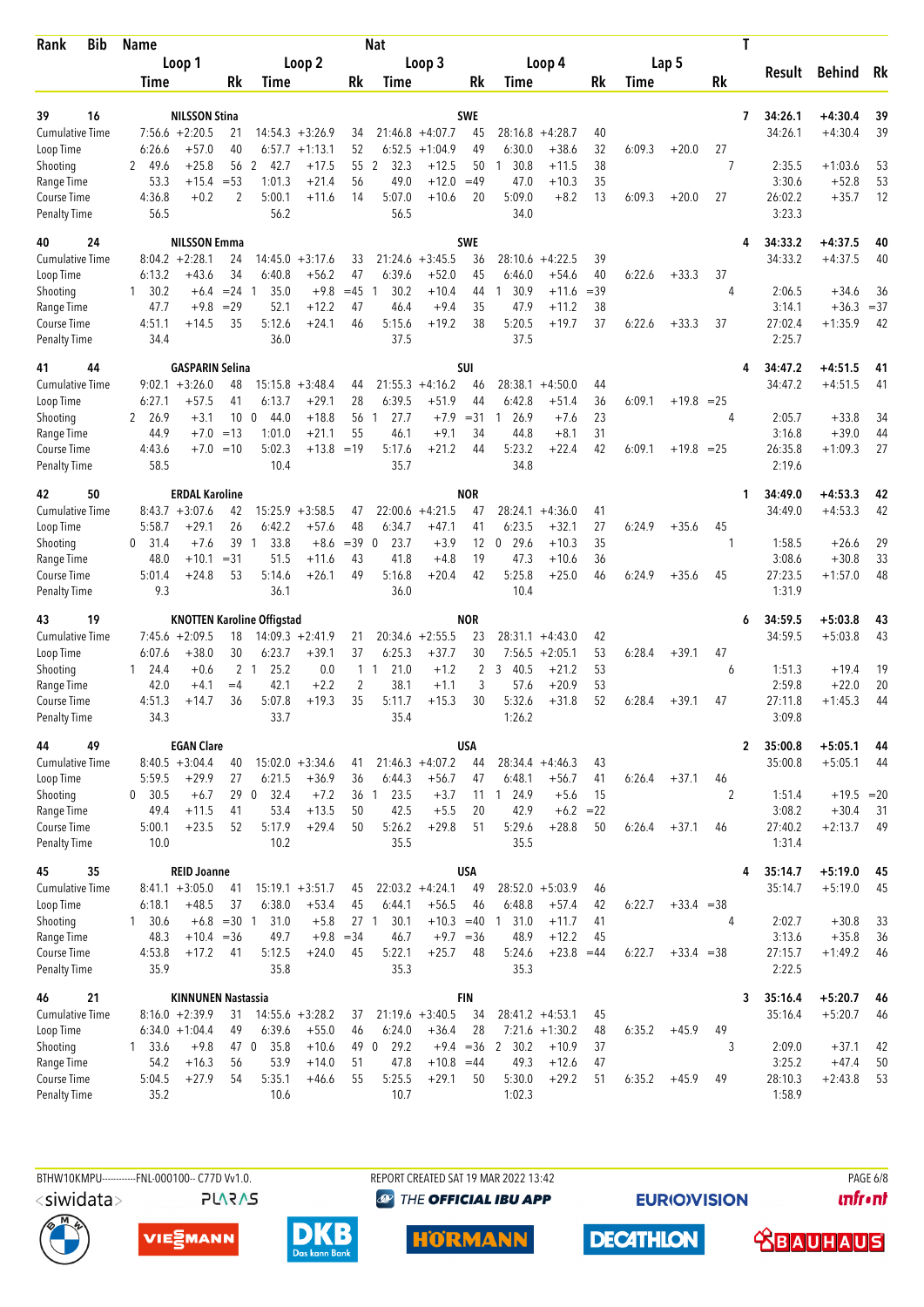| <b>Bib</b><br>Rank                 | Name            |                            |             |                        |                    |                     | Nat              |                    |                   |                      |                    |          |        |                  |           | Τ |                   |                         |             |
|------------------------------------|-----------------|----------------------------|-------------|------------------------|--------------------|---------------------|------------------|--------------------|-------------------|----------------------|--------------------|----------|--------|------------------|-----------|---|-------------------|-------------------------|-------------|
|                                    |                 | Loop 1                     |             |                        | Loop 2             |                     |                  | Loop 3             |                   |                      | Loop 4             |          |        | Lap 5            |           |   | Result            | <b>Behind</b>           | Rk          |
|                                    | Time            |                            | Rk          | Time                   |                    | Rk                  | <b>Time</b>      |                    | Rk                | Time                 |                    | Rk       | Time   |                  | <b>Rk</b> |   |                   |                         |             |
| 47<br>47                           |                 | <b>KUELM Susan</b>         |             |                        |                    |                     |                  |                    | <b>EST</b>        |                      |                    |          |        |                  |           | 5 | 35:20.0           | $+5:24.3$               | 47          |
| <b>Cumulative Time</b>             |                 | $8:51.6 + 3:15.5$          | 44          |                        | $14:56.7 + 3:29.3$ | 38                  |                  | $21:26.2 + 3:47.1$ | 38                |                      | $28:57.2 + 5:09.1$ | 48       |        |                  |           |   | 35:20.0           | $+5:24.3$               | 47          |
| Loop Time                          | 6:11.6          | $+42.0$                    | 33          | 6:05.1                 | $+20.5$            | $=17$               | 6:29.5           | $+41.9$            | 34                |                      | $7:31.0 + 1:39.6$  | 51       | 6:22.8 | $+33.5$          | $=40$     |   |                   |                         |             |
| Shooting                           | 30.6<br>1.      | $+6.8$                     | $=30$       | 27.3<br>$\mathbf 0$    | $+2.1$             | 9                   | 28.1<br>-1       | $+8.3$             | 34                | 27.0<br>3            | $+7.7$             | $= 24$   |        |                  | 5         |   | 1:53.1            | $+21.2$                 | 23          |
| Range Time                         | 48.3            | $+10.4$                    | $= 36$      | 45.9                   | $+6.0$             | 14                  | 44.7             | $+7.7$             | $= 28$            | 44.6                 | $+7.9$             | 30       |        |                  |           |   | 3:03.5            | $+25.7$                 | 26          |
| Course Time<br><b>Penalty Time</b> | 4:47.7<br>35.5  | $+11.1$                    | 27          | 5:08.9<br>10.3         | $+20.4$            | $= 38$              | 5:07.7<br>37.0   | $+11.3$            | 23                | 5:16.0<br>1:30.3     | $+15.2$            | 26       | 6:22.8 | $+33.5$          | $=40$     |   | 26:43.1<br>2:53.3 | $+1:16.6$               | 33          |
| 48<br>48                           |                 | <b>JUPPE Anna</b>          |             |                        |                    |                     |                  |                    | <b>AUT</b>        |                      |                    |          |        |                  |           | 4 | 35:37.0           | $+5:41.3$               | 48          |
| <b>Cumulative Time</b>             |                 | $8:27.7 + 2:51.6$          | 37          |                        | $15:27.0 + 3:59.6$ | 48                  | 21:44.5          | $+4:05.4$          | 43                |                      | $28:55.2 + 5:07.1$ | 47       |        |                  |           |   | 35:37.0           | $+5:41.3$               | 48          |
| Loop Time                          | 5:46.7          | $+17.1$                    | 16          | 6:59.3                 | $+1:14.7$          | 53                  | 6:17.5           | $+29.9$            | 19                |                      | $7:10.7 + 1:19.3$  | 46       | 6:41.8 | $+52.5$          | 50        |   |                   |                         |             |
| Shooting                           | 0, 33.1         | $+9.3$                     | 44          | $\overline{2}$<br>35.7 | $+10.5$            | 48                  | $\theta$<br>33.6 | $+13.8$            | 53                | 2 33.2               | $+13.9$            | 46       |        |                  | 4         |   | 2:15.8            | $+43.9$                 | 49          |
| Range Time                         | 49.8            | $+11.9$                    | 43          | 52.4                   | $+12.5$            | $=48$               | 51.6             | $+14.6$            | 53                | 51.8                 | $+15.1$            | 51       |        |                  |           |   | 3:25.6            | $+47.8$                 | 51          |
| Course Time                        | 4:47.3          | $+10.7$                    | 25          | 5:08.5                 | $+20.0$            | 37                  | 5:16.2           | $+19.8 = 39$       |                   | 5:18.2               | $+17.4$            | 31       | 6:41.8 | $+52.5$          | 50        |   | 27:12.0           | $+1:45.5$               | 45          |
| <b>Penalty Time</b>                | 9.6             |                            |             | 58.4                   |                    |                     | 9.6              |                    |                   | 1:00.6               |                    |          |        |                  |           |   | 2:18.4            |                         |             |
| 49<br>46                           |                 | LIEN Ida                   |             |                        |                    |                     |                  |                    | <b>NOR</b>        |                      |                    |          |        |                  |           | 6 | 35:53.5           | $+5:57.8$               | 49          |
| <b>Cumulative Time</b>             |                 | $9:18.6 + 3:42.5$          | 52          | 15:30.4                | $+4:03.0$          | 49                  |                  | $22:02.1 +4:23.0$  | 48                | 29:30.3              | $+5:42.2$          | 50       |        |                  |           |   | 35:53.5           | $+5:57.8$               | 49          |
| Loop Time                          |                 | $6:40.6 +1:11.0$           | 51          | 6:11.8                 | $+27.2$            | 27                  | 6:31.7           | $+44.1$            | 38                |                      | $7:28.2 +1:36.8$   | 50       | 6:23.2 | $+33.9$          | 43        |   |                   |                         |             |
| Shooting                           | 2, 33.2         | $+9.4$                     | 45          | 33.8<br>- 0            | $+8.6$             | $=39$               | 30.1<br>-1       | $+10.3$            | $=40$             | 30.9<br>3            | $+11.6$            | $=39$    |        |                  | 6         |   | 2:08.1            | $+36.2$                 | 40          |
| Range Time                         | 51.0            | $+13.1$                    | 46          | 51.8                   | $+11.9$            | $=44$               | 48.0             | $+11.0$            | 47                | 50.2                 | $+13.5$            | 49       |        |                  |           |   | 3:21.0            | $+43.2$                 | 47          |
| Course Time                        | 4:49.3          | $+12.7$                    | 30          | 5:10.2<br>9.7          | $+21.7$            | 43                  | 5:08.3<br>35.4   | $+11.9$            | 28                | 5:10.2<br>1:27.7     | $+9.4$             | $=16$    | 6:23.2 | $+33.9$          | 43        |   | 26:41.2<br>3:13.1 | $+1:14.7$               | 31          |
| <b>Penalty Time</b>                | 1:00.2          |                            |             |                        |                    |                     |                  |                    |                   |                      |                    |          |        |                  |           |   |                   |                         |             |
| 50<br>54                           |                 | <b>SANFILIPPO Federica</b> |             |                        |                    |                     |                  |                    | ITA               |                      |                    |          |        |                  |           | 5 | 36:05.7           | $+6:10.0$               | 50          |
| <b>Cumulative Time</b>             |                 | $8:49.9 + 3:13.8$          | 43          |                        | $15:44.7 + 4:17.3$ | 52                  |                  | $22:49.9 + 5:10.8$ | 53                |                      | $29:35.2 + 5:47.1$ | 51       |        |                  |           |   | 36:05.7           | $+6:10.0$               | 50          |
| Loop Time                          | 5:40.9          | $+11.3$                    | $=9$        |                        | $6:54.8 +1:10.2$   | 51                  | 7:05.2           | $+1:17.6$          | 52                | 6:45.3               | $+53.9$            | 39       | 6:30.5 | $+41.2$          | 48        |   |                   |                         |             |
| Shooting                           | $0$ 29.7        | $+5.9$                     | $=18$ 2     | 31.3                   | $+6.1$             | 28                  | 2<br>30.7        | $+10.9$            | 46                | 36.8<br>$\mathbf{1}$ | $+17.5$            | $=50$    |        |                  | 5         |   | 2:08.6            | $+36.7$                 | 41          |
| Range Time                         | 47.6<br>4:44.1  | $+9.7$                     | $=26$<br>13 | 50.2<br>5:03.1         | $+10.3$<br>$+14.6$ | 39<br>$= 24$        | 49.0<br>5:16.3   | $+12.0$<br>$+19.9$ | $=49$<br>41       | 48.1<br>5:22.3       | $+11.4$<br>$+21.5$ | 40<br>41 | 6:30.5 | $+41.2$          | 48        |   | 3:14.9<br>26:56.3 | $+37.1$<br>$+1:29.8$    | $=40$<br>40 |
| Course Time<br><b>Penalty Time</b> | 9.2             | $+7.5$                     |             | 1:01.5                 |                    |                     | 59.8             |                    |                   | 34.9                 |                    |          |        |                  |           |   | 2:45.5            |                         |             |
| 52<br>51                           |                 | <b>KLEMENCIC Ziva</b>      |             |                        |                    |                     |                  |                    | SL <sub>0</sub>   |                      |                    |          |        |                  |           | 2 | 36:11.9           | $+6:16.2$               | 51          |
| <b>Cumulative Time</b>             |                 | $9:16.1 + 3:40.0$          | 51          |                        | $15:41.5 +4:14.1$  | 51                  |                  | $22:07.2 +4:28.1$  | 51                | 29:29.5              | $+5:41.4$          | 49       |        |                  |           |   | 36:11.9           | $+6:16.2$               | 51          |
| Loop Time                          | 6:10.1          | $+40.5$                    | 32          | 6:25.4                 | $+40.8$            | 39                  | 6:25.7           | $+38.1$            | 31                | 7:22.3               | $+1:30.9$          | 49       | 6:42.4 | $+53.1$          | 51        |   |                   |                         |             |
| Shooting                           | 0, 35.6         | $+11.8$                    | 48          | 44.2<br>0              | $+19.0$            | 57 0                | 30.6             | $+10.8$            | 45                | 2 33.6               | $+14.3$            | 48       |        |                  | 2         |   | 2:24.2            | $+52.3$                 | 50          |
| Range Time                         | 53.2            | $+15.3$                    | 52          | 56.3                   | $+16.4$            | 53                  | 48.8             | $+11.8$            | 48                | 51.5                 | $+14.8$            | 50       |        |                  |           |   | 3:29.8            | $+52.0$                 | 52          |
| Course Time                        | 5:07.3          | $+30.7$                    | 56          | 5:19.4                 | $+30.9$            | $=51$               | 5:27.3           | $+30.9$            | 52                | 5:29.5               | $+28.7$            | 49       | 6:42.4 | $+53.1$          | 51        |   | 28:05.9           | $+2:39.4$               | 50          |
| <b>Penalty Time</b>                | 9.6             |                            |             | 9.7                    |                    |                     | 9.6              |                    |                   | 1:01.3               |                    |          |        |                  |           |   | 1:30.3            |                         |             |
| 52<br>34                           |                 | <b>TALIHAERM Johanna</b>   |             |                        |                    |                     |                  |                    | EST               |                      |                    |          |        |                  |           | 4 | 36:27.6           | $+6:31.9$               | 52          |
| <b>Cumulative Time</b>             |                 | $8:18.6 + 2:42.5$          | 33          |                        | $15:33.4 +4:06.0$  | 50                  |                  | $22:03.9 +4:24.8$  | 50                |                      | $29:38.0 + 5:49.9$ | 52       |        |                  |           |   | 36:27.6           | $+6:31.9$               | 52          |
| Loop Time                          | 5:55.6          | $+26.0$                    | 23          |                        | $7:14.8 + 1:30.2$  | 54                  | 6:30.5           | $+42.9$            | 37                |                      | $7:34.1 + 1:42.7$  | 52       |        | $6:49.6 +1:00.3$ | 52        |   |                   |                         |             |
| Shooting                           | 0 33.0          | $+9.2$                     |             | 43 2<br>40.9           | $+15.7$            |                     | 54 0<br>29.9     | $+10.1$            |                   | 39 2 29.4            | $+10.1$            | 34       |        |                  | 4         |   | 2:13.4            | $+41.5$                 | 47          |
| Range Time                         | 50.6            | $+12.7$                    | 45          | 57.3                   | $+17.4$            | 54                  | 47.8             | $+10.8 = 44$       |                   | 48.0                 | $+11.3$            | 39       |        |                  |           |   | 3:23.7            | $+45.9$                 | 48          |
| Course Time                        | 4:54.8          | $+18.2$                    | 45          | 5:14.5                 | $+26.0$            | 48                  | 5:32.1           | $+35.7$            | 53                | 5:38.9               | $+38.1$            | 53       |        | $6:49.6 +1:00.3$ | 52        |   | 28:09.9           | $+2:43.4$               | 52          |
| <b>Penalty Time</b>                | 10.1            |                            |             | 1:03.0                 |                    |                     | 10.5             |                    |                   | 1:07.1               |                    |          |        |                  |           |   | 2:30.9            |                         |             |
| 51<br>53                           |                 | <b>DUNKLEE Susan</b>       |             |                        |                    |                     |                  |                    | <b>USA</b>        |                      |                    |          |        |                  |           | 5 | 37:01.4           | $+7:05.7$               | 53          |
| <b>Cumulative Time</b>             |                 | $10:10.7 + 4:34.6$         | 54          |                        | $16:31.0 + 5:03.6$ | 53                  |                  | $22:48.8 + 5:09.7$ | 52                |                      | $30:02.1 + 6:14.0$ | 53       |        |                  |           |   | 37:01.4           | $+7:05.7$               | 53          |
| Loop Time                          |                 | $7:15.7 +1:46.1$           | 56          | 6:20.3                 | $+35.7$            | 33                  | 6:17.8           | $+30.2$            | 20                |                      | $7:13.3 +1:21.9$   | 47       |        | $6:59.3 +1:10.0$ | 53        |   |                   |                         |             |
| Shooting                           | 3, 36.8<br>53.3 | $+13.0$<br>$+15.4 = 53$    |             | 53 0<br>33.7<br>49.3   | $+8.5$             | 38 0<br>$+9.4 = 31$ | 27.7<br>44.1     | $+7.1$             | $+7.9 = 31$<br>25 | 2 37.1<br>48.2       | $+17.8$<br>$+11.5$ | 52<br>41 |        |                  | 5         |   | 2:15.4<br>3:14.9  | $+43.5$<br>$+37.1 = 40$ | 48          |
| Range Time<br><b>Course Time</b>   | 4:58.5          | $+21.9$                    | 50          | 5:20.9                 | $+32.4$            | 53                  | 5:23.6           | $+27.2$            | 49                | 5:23.8               | $+23.0$            | 43       |        | $6:59.3 +1:10.0$ | 53        |   | 28:06.1           | $+2:39.6$               | -51         |
| <b>Penalty Time</b>                | 1:23.8          |                            |             | 10.0                   |                    |                     | 10.0             |                    |                   | 1:01.3               |                    |          |        |                  |           |   | 2:45.2            |                         |             |
|                                    |                 |                            |             |                        |                    |                     |                  |                    |                   |                      |                    |          |        |                  |           |   |                   |                         |             |